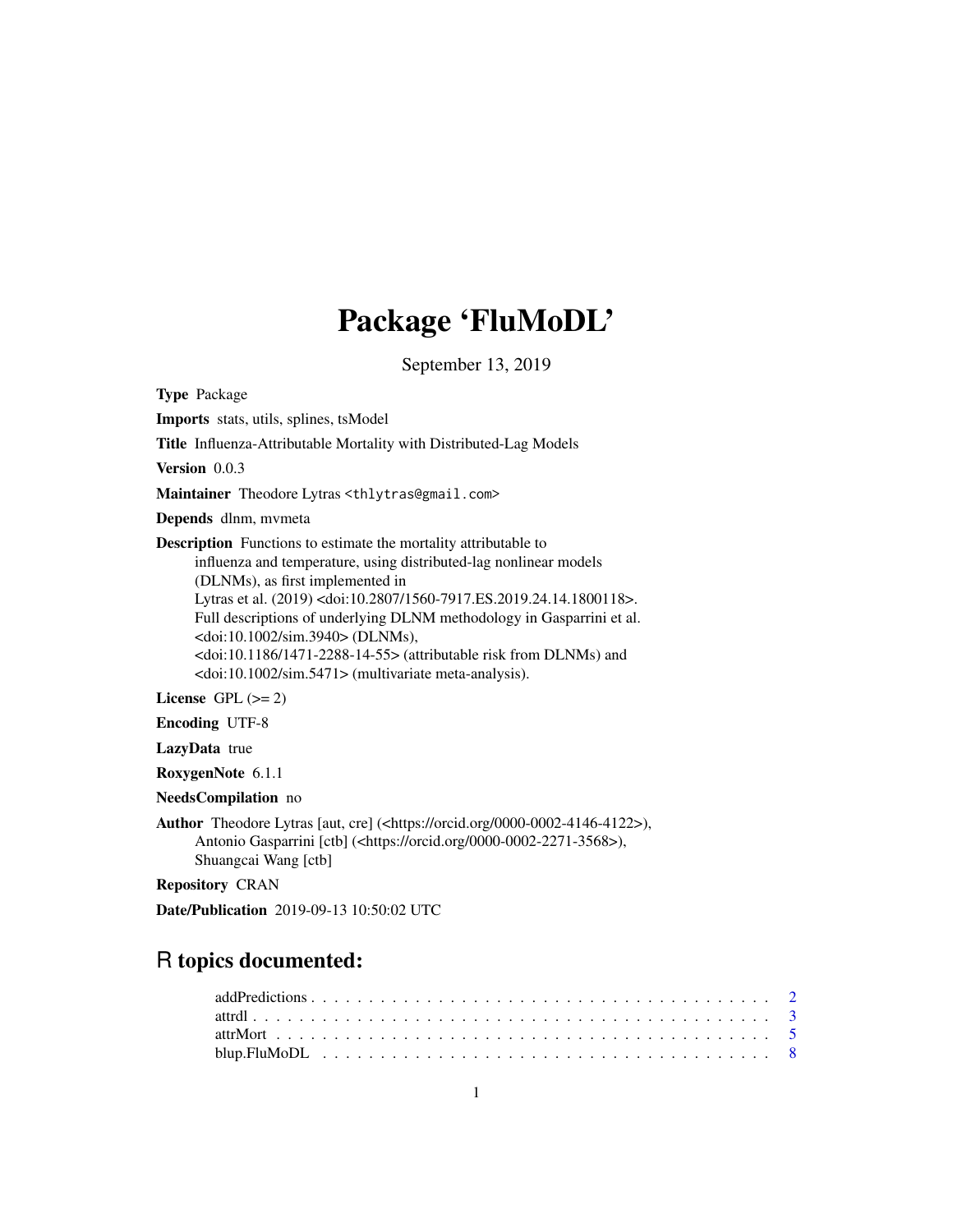#### <span id="page-1-0"></span>2 addPredictions 2

| Index |  |
|-------|--|

addPredictions *Add predictions to summary.FluMoDL objects*

#### Description

This function uses the data available in a [FluMoDL](#page-8-1) object to generate predictions (in the form of [crosspred](#page-0-0) objects) for a [summary.FluMoDL](#page-24-1) object.

#### Usage

addPredictions(s, m)

#### Arguments

| S | An object of class summary. Flumople (normally holding BLUP or pooled esti-   |
|---|-------------------------------------------------------------------------------|
|   | mates, i.e. s\$type will equal "blup" or "pooled") for which predictions will |
|   | be generated.                                                                 |
| m | An object of class FluMoDL, which provides the original (untransformed) pre-  |
|   | dictor data to create the predictions.                                        |

#### Details

Creating a [cross-basis matrix](#page-0-0) (to use as covariate in a Distributed-Lag Nonlinear Model) transforms and scales the original predictor. Interpreting the model coefficients requires revisiting the crossbasis matrix and backtransforming to the original predictor, in order to generate predicted effect estimates for specific values of predictor and lag.

For this reason, summary. FluMoDL objects created from a [multivariate meta-analysis,](#page-15-1) containing pooled or BLUP coefficients, do not contain predictions (their \$pred element is NULL) because they have no reference to an original predictor. This is what addPredictions() does: it uses the cross-basis matrices from a FluMoDL object m to calculate predictions with the coefficients in the [summary.FluMoDL](#page-24-1) object s. It provides the necessary "context" in which to interpret the model coefficients.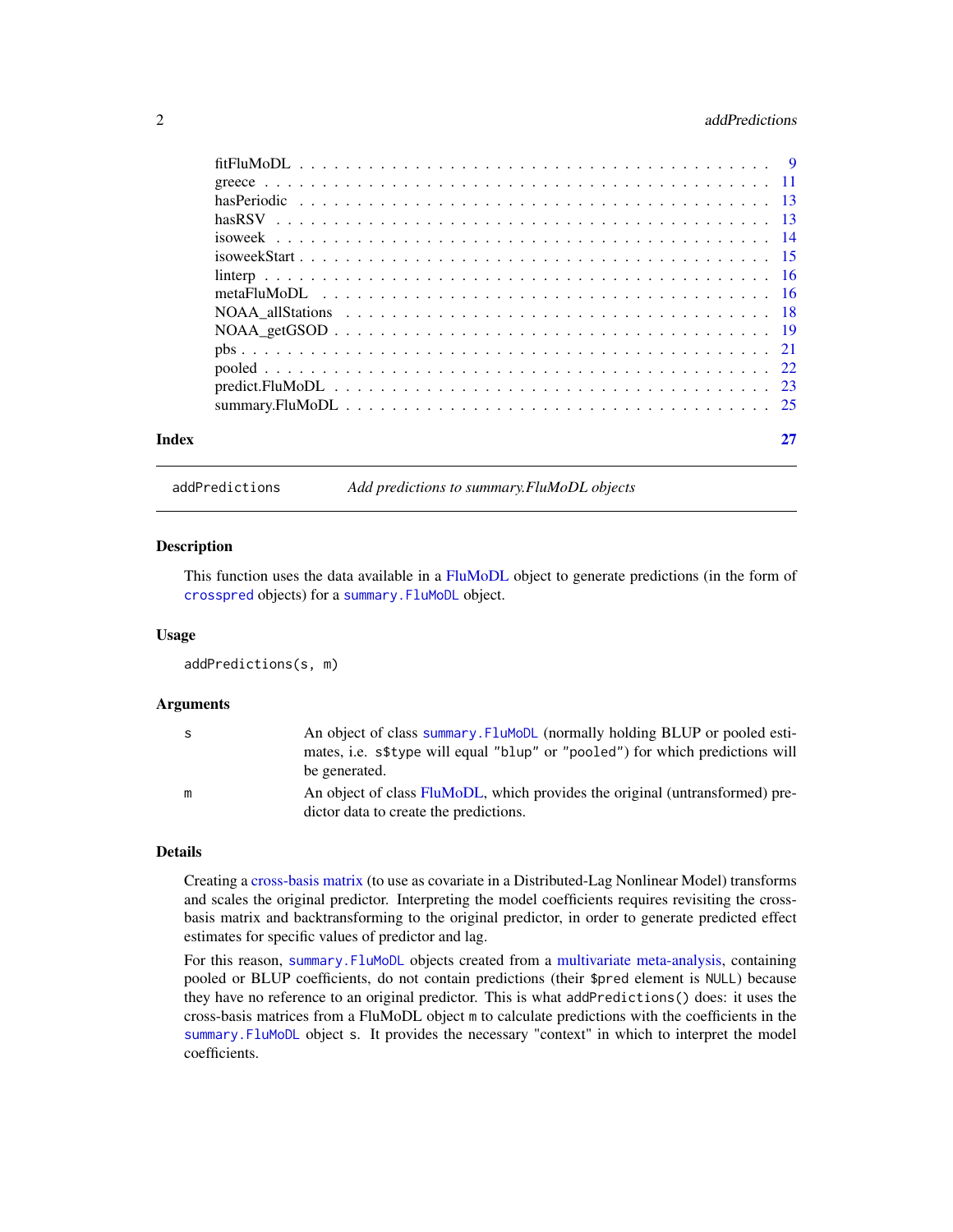#### <span id="page-2-0"></span>attrdl 3

### Value

The function returns the [summary.FluMoDL](#page-24-1) object s, with predictions added (as element \$pred)

#### See Also

[summary.FluMoDL](#page-24-1), [fitFluMoDL](#page-8-1), [crosspred](#page-0-0)

attrdl *Attributable risk from distributed lag nonlinear models*

#### Description

This is a general function that computes attributable risk (attributable numbers or fractions) from distributed lag nonlinear models.

#### Usage

```
atrdl(x, basis, cases, model = NULL, coef = NULL, vcov = NULL,type = "af", dir = "back", tot = TRUE, cen, range = NULL,
  sim = FALSE, nsim = 5000, sub = 1:length(cases)
```
#### Arguments

| X           | An exposure vector OR (only for dir="back") a matrix of lagged exposures,<br>for which the attributable risk needs to be computed.                                                |
|-------------|-----------------------------------------------------------------------------------------------------------------------------------------------------------------------------------|
| basis       | The object of class "crossbasis" used for fitting the model.                                                                                                                      |
| cases       | The cases vector OR (only for dir="forw") the matrix of future cases corre-<br>sponding to x.                                                                                     |
| model       | The fitted model. You need to provide either this, or arguments coef and vcov.<br>The model MUST have a log link function.                                                        |
| coef        | Coefficients for basis IF model is not provided                                                                                                                                   |
| <b>VCOV</b> | Variance-covariance matrix for basis IF model is not provided                                                                                                                     |
| type        | Either "an" or "af" for attributable number or attributable fraction                                                                                                              |
| dir         | Either "back" or "forw" for backward or forward perspectives of attributable risk                                                                                                 |
| tot         | If TRUE, the total attributable risk is computed (number or fraction, depending<br>on argument type)                                                                              |
| cen         | The reference value used as the counterfactual scenario (the comparator)                                                                                                          |
| range       | The range of exposure (for which the attributable risk, compared to cen, is cal-<br>culated). If NULL, the whole range is used.                                                   |
| sim         | Set to TRUE if Monte Carlo simulation samples should be returned.                                                                                                                 |
| nsim        | Number of simulation samples desired (only for nsim=TRUE).                                                                                                                        |
| sub         | Subset of cases for which to calculate the attributable risk (as an integer index<br>vector). Defaults to 1: length (cases). Argument cases should be a vector<br>(not a matrix). |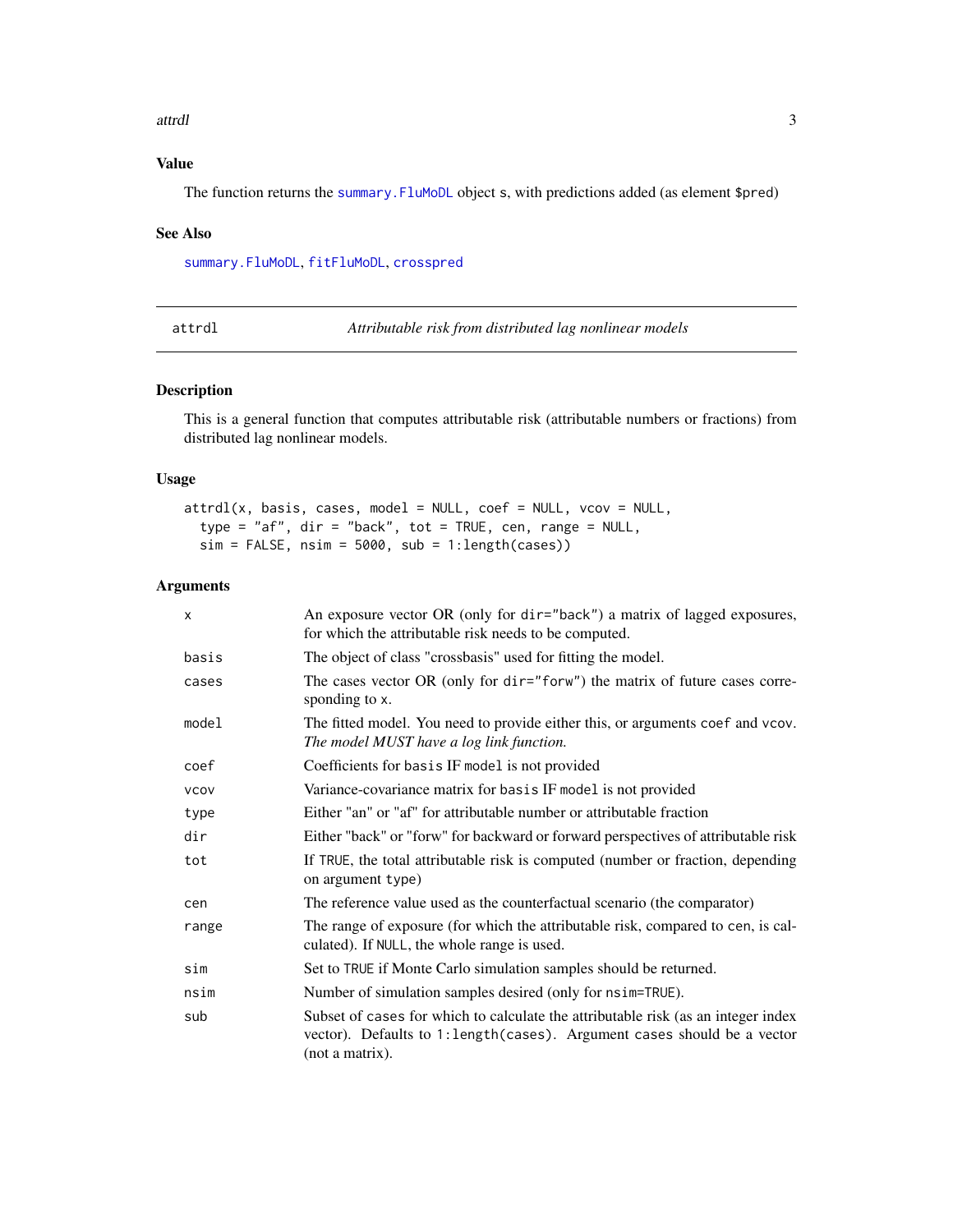#### Details

Original function and documentation written by Antonio Gasparrini and available [here.](https://github.com/gasparrini/2014_gasparrini_BMCmrm_Rcodedata) Slightly amended by Theodore Lytras for use with FluMoDL.

Documentation below copied from the [original source.](https://github.com/gasparrini/2014_gasparrini_BMCmrm_Rcodedata/blob/master/attrdl.pdf)

This function computes the attributable fraction or number for a specific exposure scenario and associated cases, given an estimated exposure-lag-response association defined by a DLNM. Either forward or backward versions of attributable risk measures are available in this setting. The method is described by Gasparrini and Leone (2014), see references below. The function works in combination with other functions in the package dlnm, which is assumed to be available.

The exposure and cases are provided by the arguments x and cases, respectively. The original cross-basis and fitted model containg it used for estimation are provided by the arguments basis and model, respectively. Alternatively, the user can provide estimated coefficients and (co)variance matrix with coef and vcov.

The function works both with time series and non-time series data. In a time series setting, both x and cases represent a complete series of ordered observations. More generally, the user can apply this function for any kind of data: in this case x must be a matrix of lagged exposures when dir="back", and cases must be a matrix of future cases dir="forw". The function can compute the total attributable risk (if tot=TRUE, the default) or the contribution for each observation. The argument cen defines the value used as counterfactual scenario.

If sim=TRUE, the function computes samples of the attributable risk measures by simulating from the assumed normal distribution of the estimated coefficients (only implemented for total estimates). These samples can be used to defined empirical confidence intervals.

#### Value

By default, a numeric scalar representing the total attributable fraction or number. If sim=TRUE, a vector of the simulated samples with length nsim. If tot=FALSE, a vector with contributions for all the observations (see Note below). These quantities are defined versus a counterfactual scenario defined through the argument cen.

#### Note

The function handles missing values in both the x and cases objects, excluding incomplete observations (also due to lagging) accordingly. However, the total attributable number is rescaled to match the fraction using as denominator the total observed number in cases. This approach uses the all the available information even in the presence of missing values in x. All of this under the assumption that the missing mechanism is unrelated with both exposure and cases values.

The functions can be also used with estimates from DLNMs reduced to the overall cumulative exposure-response through the function crossreduce in the package dlnm. In this case, the modified coefficients and (co)variance matrix of the reduced cross-basis in basis must be passed using the arguments coef and vcov. This option can be useful when the original estimates from the full crossbasis are not available any more, for example following a meta-analysis. Given the lag-specific estimates are not available in this case, only the forward version of attributable risk (dir="forw") can be computed. See Gasparrini and Leone (2014) for further info.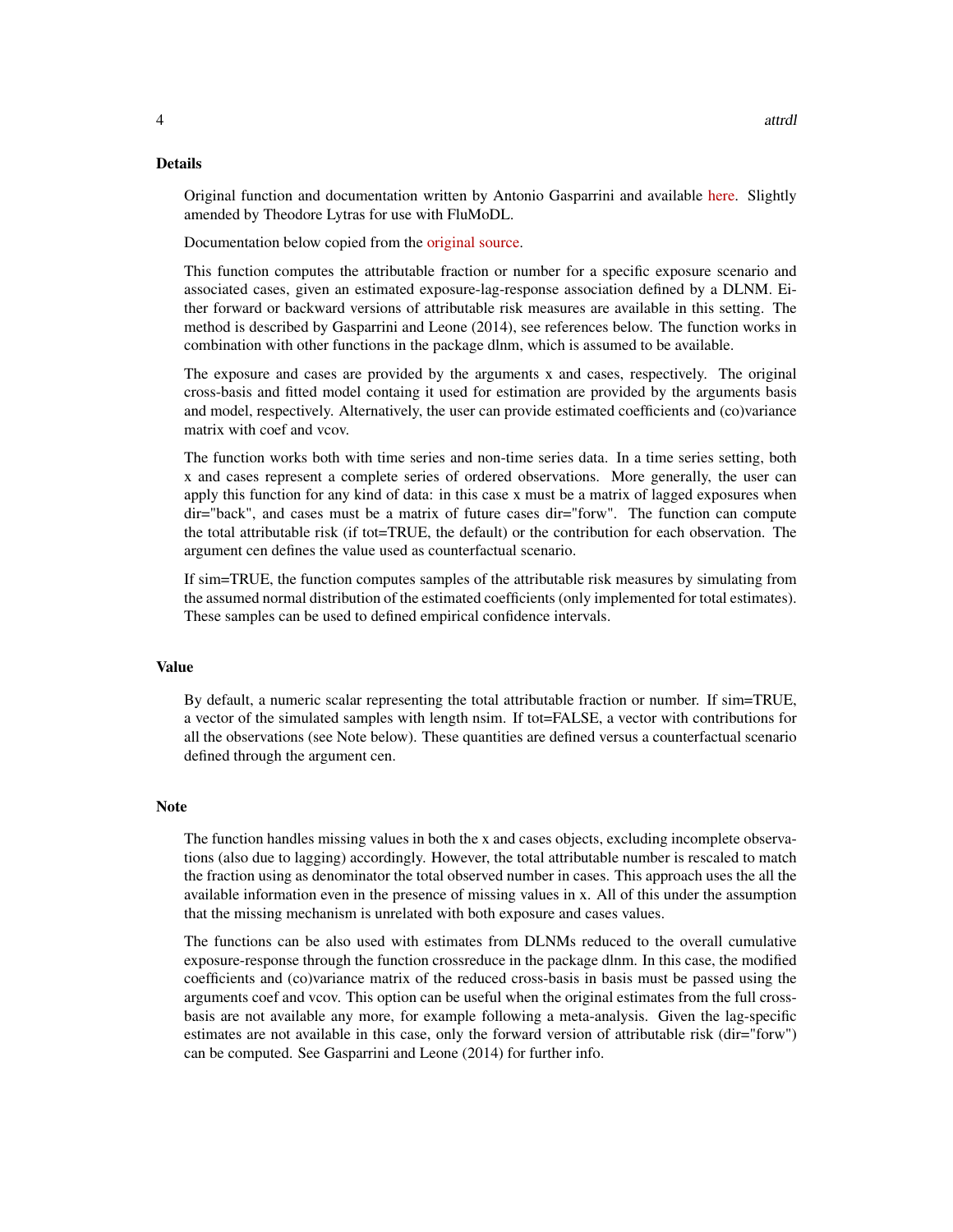#### <span id="page-4-0"></span>attrMort 5

#### Author(s)

Original author: Antonio Gasparrini << antonio.gasparrini@lshtm.ac.uk>>

#### References

• Gasparrini A, Leone M. Attributable risk from distributed lag models. [BMC Med Res Methodol](https://bmcmedresmethodol.biomedcentral.com/articles/10.1186/1471-2288-14-55) 2014;14:55.

#### Examples

```
# load the package
library(FluMoDL) # package dlnm is automatically loaded
# define the cross-basis and fit the model
cb <- crossbasis(chicagoNMMAPS$temp, lag=30, argvar=list(fun="bs",
  knots=c(-10,3,18)), arglag=list(knots=c(1,3,10)))
library(splines)
model \leq glm(death \sim cb + ns(time, 7*14) + dow,
   family=quasipoisson(), chicagoNMMAPS)
# global backward attributable risk of temperature (number and fraction)
attrdl(chicagoNMMAPS$temp,cb,chicagoNMMAPS$death,model,type="an",cen=21)
attrdl(chicagoNMMAPS$temp,cb,chicagoNMMAPS$death,model,cen=21)
# global forward attributable fraction
attrdl(chicagoNMMAPS$temp,cb,chicagoNMMAPS$death,model,dir="forw",cen=21)
# empirical confidence intervals
afsim <- attrdl(chicagoNMMAPS$temp,cb,chicagoNMMAPS$death,model,cen=21,
   sim=TRUE,nsim=1000)
quantile(afsim,c(2.5,97.5)/100)
# attributable fraction component due to heat and cold
attrdl(chicagoNMMAPS$temp,cb,chicagoNMMAPS$death,model,cen=21,range=c(21,100))
attrdl(chicagoNMMAPS$temp,cb,chicagoNMMAPS$death,model,cen=21,range=c(-100,21))
# daily attributable deaths in the second month
attrdl(chicagoNMMAPS$temp,cb,chicagoNMMAPS$death,model,type="an",
   tot=FALSE,cen=21)[31:60]
```
<span id="page-4-1"></span>attrMort *Influenza- and temperature-attributable mortality for a FluMoDL object*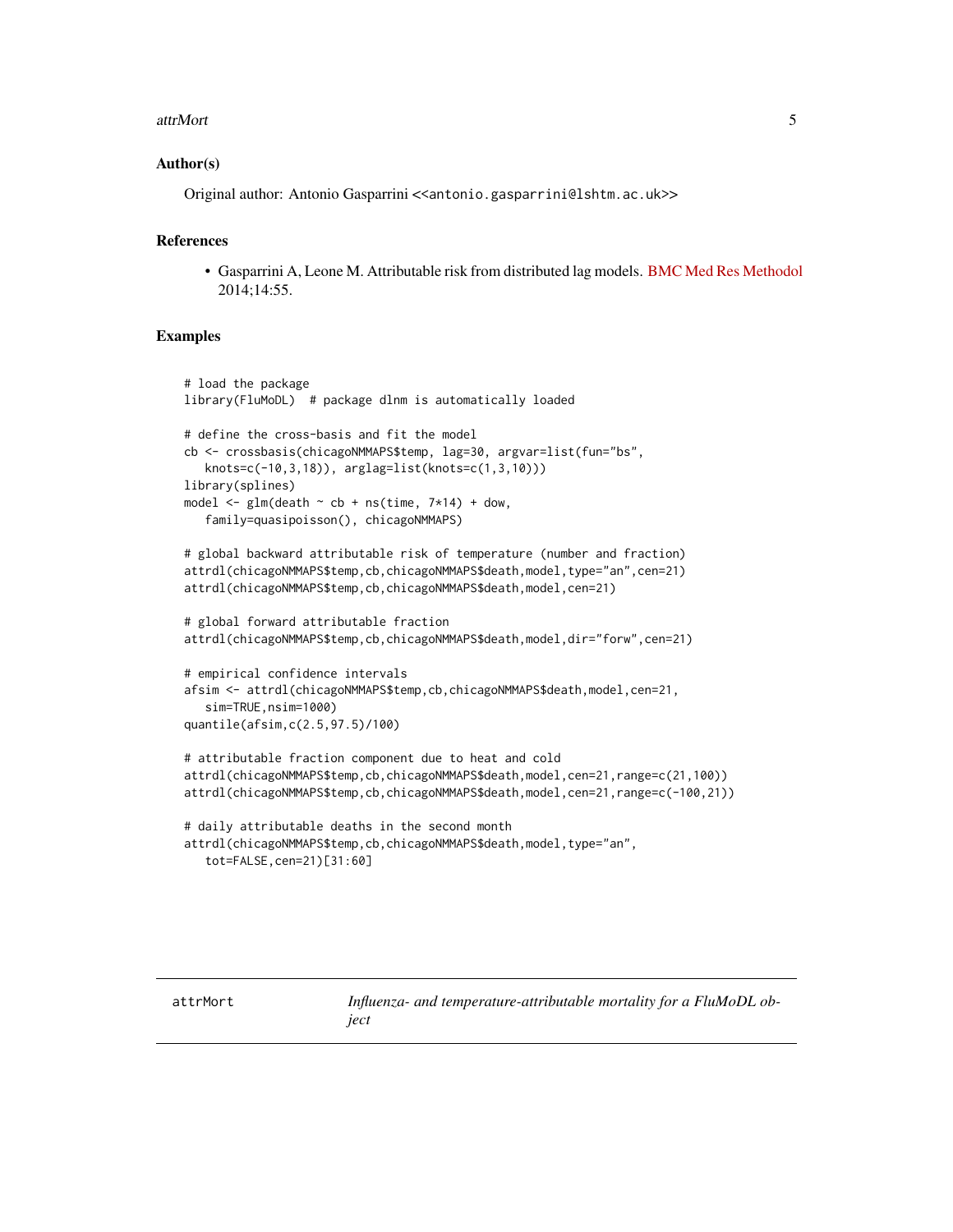#### Description

This function uses an object of class FluMoDL to calculate mortality attributed to influenza and/or temperature.

#### Usage

```
attrMort(m, par = c("H1", "H3", "B", "temp", "RSV"), sel = "week",
 from = NULL, to = NULL, temprange = "cold", ci = TRUE,
 nsim = 5000, mcsamples = FALSE, progress = TRUE, blup = FALSE)
```
### Arguments

| m         | An object of class FluMoDL.                                                                                                                                                                                                                                                                                                                                                                                                                                                                                            |
|-----------|------------------------------------------------------------------------------------------------------------------------------------------------------------------------------------------------------------------------------------------------------------------------------------------------------------------------------------------------------------------------------------------------------------------------------------------------------------------------------------------------------------------------|
| par       | A character vector indicating which exposures to calculate the attributable mor-<br>tality for. Defaults to c("H1", "H3", "B", "temp", "RSV"), which indicates all<br>three influenza proxies, temperature and RSV (if it exists in the model).                                                                                                                                                                                                                                                                        |
| sel       | For which time period(s) to calculate attributable mortality. This can be one of<br>several choices. For sel="week" (the default) and sel="season" attributable<br>mortality is calculated for each week or each season respectively. One can also<br>provide to sel a list of index vectors (integer or logical) corresponding to par-<br>ticular rows of m\$data, or a matrix of logical index vectors, or a single index<br>vector. Note that the index vectors should point to <i>consecutive rows</i> of m\$data. |
| from      | Week (integer, in YYYYWW format) or season to start from, in case sel="week"<br>or sel="season" respectively.                                                                                                                                                                                                                                                                                                                                                                                                          |
| to        | Week (integer, in YYYYWW format) or season to end with, in case sel="week"<br>or sel="season" respectively.                                                                                                                                                                                                                                                                                                                                                                                                            |
| temprange | In case temperature-attributable mortality is calculated (argument par includes<br>"temp"), this argument specifies the temperature range or interest. This can be<br>one of several choices.                                                                                                                                                                                                                                                                                                                          |
|           | If temprange="cold" (the default) mortality attributable to cold temperatures<br>is calculated, i.e. temperatures below the MMP (minimum mortality point). If<br>temprange="heat" mortality attributable to hot temperatures is calculated, i.e.<br>those above the MMP. If temperature="all" the entire range of temperatures<br>is used, i.e. any temperature other than the MMP.                                                                                                                                    |
|           | Alternatively one can provide a numeric vector of length two, indicating a spe-<br>cific temperature range; this can also be provided as a <i>character</i> vector of length<br>two, where one of the elements can be the word "MMP", which will be replaced<br>with the MMP temperature.                                                                                                                                                                                                                              |
| сi        | If TRUE, empirical (Monte Carlo) 95 for all attributable mortality estimates.                                                                                                                                                                                                                                                                                                                                                                                                                                          |
| nsim      | Number of Monte Carlo simulations to run per attributable mortality estimate.<br>Defaults to 5000. Increase if higher precision is required (and you don't mind<br>the wait).                                                                                                                                                                                                                                                                                                                                          |
| mcsamples | If TRUE, return all Monte Carlo simulation samples in the output. See below.                                                                                                                                                                                                                                                                                                                                                                                                                                           |
| progress  | If TRUE, a progress bar appears if Monte Carlo simulations are run and if there<br>are more than three time periods selected in argument sel. Set to FALSE to<br>suppress the progress bar.                                                                                                                                                                                                                                                                                                                            |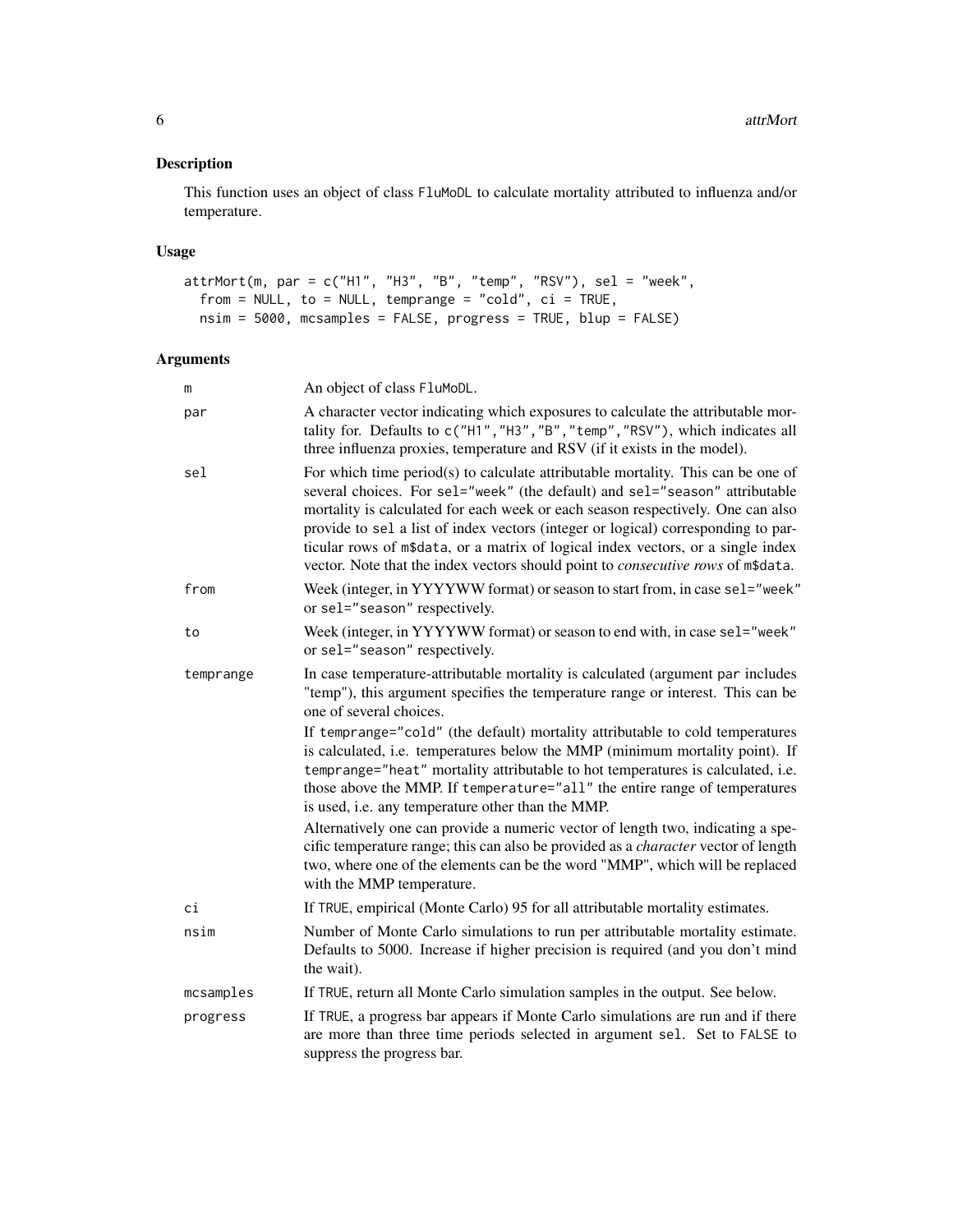#### <span id="page-6-0"></span>attrMort 7 and 7 and 7 and 7 and 7 and 7 and 7 and 7 and 7 and 7 and 7 and 7 and 7 and 7 and 7 and 7 and 7 and 7 and 7 and 7 and 7 and 7 and 7 and 7 and 7 and 7 and 7 and 7 and 7 and 7 and 7 and 7 and 7 and 7 and 7 and 7 a

blup If FALSE (the default), the model coefficients stored in m\$model are used for the calculation of attributable mortality. If TRUE, the coefficients [stored in the](#page-7-1) [FluMoDL object](#page-7-1) are used; if blup=TRUE but blup(m) is NULL, a warning is generated. Alternatively, blup can be another object of class [summary.FluMoDL](#page-24-1), whose coefficients are used for the calculation.

#### Details

All attributable mortalities are calculated using the "backward" perspective, meaning the mortality at any given day that is attributable to exposures up to 30 days previously (=the maximum lag).

Confidence intervals (when ci=TRUE) are obtained empirically through Monte Carlo simulations; this can take quite some time if lots of CIs need to be calculated (for example if sel=TRUE). For this reason, a progress bar is shown by default in this case (which can be suppressed by progress=FALSE).

Temperature-attributable mortalities are by default calculated for cold temperatures, i.e. temperatures lower than the minimum mortality point (MMP). Note, however, that the adjustment in the FluMoDL is made for the entire range of daily mean temperatures, not just for cold. Therefore mortality attributable to any range of temperatures can be calculated, e.g. for heat, extreme cold, extreme heat, etc. See argument temprange above for details.

#### Value

If mcsamples=FALSE (the default), a data.frame is returned with columns named 'FluH1', 'FluH3', 'FluB' and 'Temp' (and/or 'RSV'), depending on the argument par, and also 'FluH1.lo', 'FluH1.hi', 'FluH3.lo', ..., if ci=TRUE. Each row in the output corresponds to a selection made in argument sel, for example if sel="week" (the default) rows correspond to each week available in the data. If all influenza types/subtypes are selected in par, a column named 'AllFlu' is also calculated automatically, with the mortality (and 95 attributable to all influenza types/subtypes.

If mcsamples=TRUE, a list is returned with elements 'result' and 'mcsamples'. The first contains the data.frame with point estimates of influenza- and/or temperature-attributable mortality, as before (no 95 element contains a list of the Monte Carlo simulation samples for each parameter in par.

#### References

- Lytras T, Pantavou K, Mouratidou E, Tsiodras S. Mortality attributable to seasonal influenza in Greece, 2013 to 2017: variation by type/subtype and age, and a possible harvesting effect. [Euro Surveill.](https://www.eurosurveillance.org/content/10.2807/1560-7917.ES.2019.24.14.1800118) 2019;24(14):pii=1800118 [\(PubMed\)](https://www.ncbi.nlm.nih.gov/pubmed/30968823)
- Gasparrini A, Leone M. Attributable risk from distributed lag models. [BMC Med Res Methodol](https://bmcmedresmethodol.biomedcentral.com/articles/10.1186/1471-2288-14-55) 2014;14:55.

```
data(greece) # Use example surveillance data from Greece
m <- with(greece, fitFluMoDL(deaths = daily$deaths,
   temp = daily$temp, dates = daily$date,
   proxyH1 = weekly$ILI * weekly$ppH1,proxyH3 = weekly$ILI * weekly$ppH3,proxyB = weekly$ILI * weekly$ppB,yearweek = weekly$yearweek))
```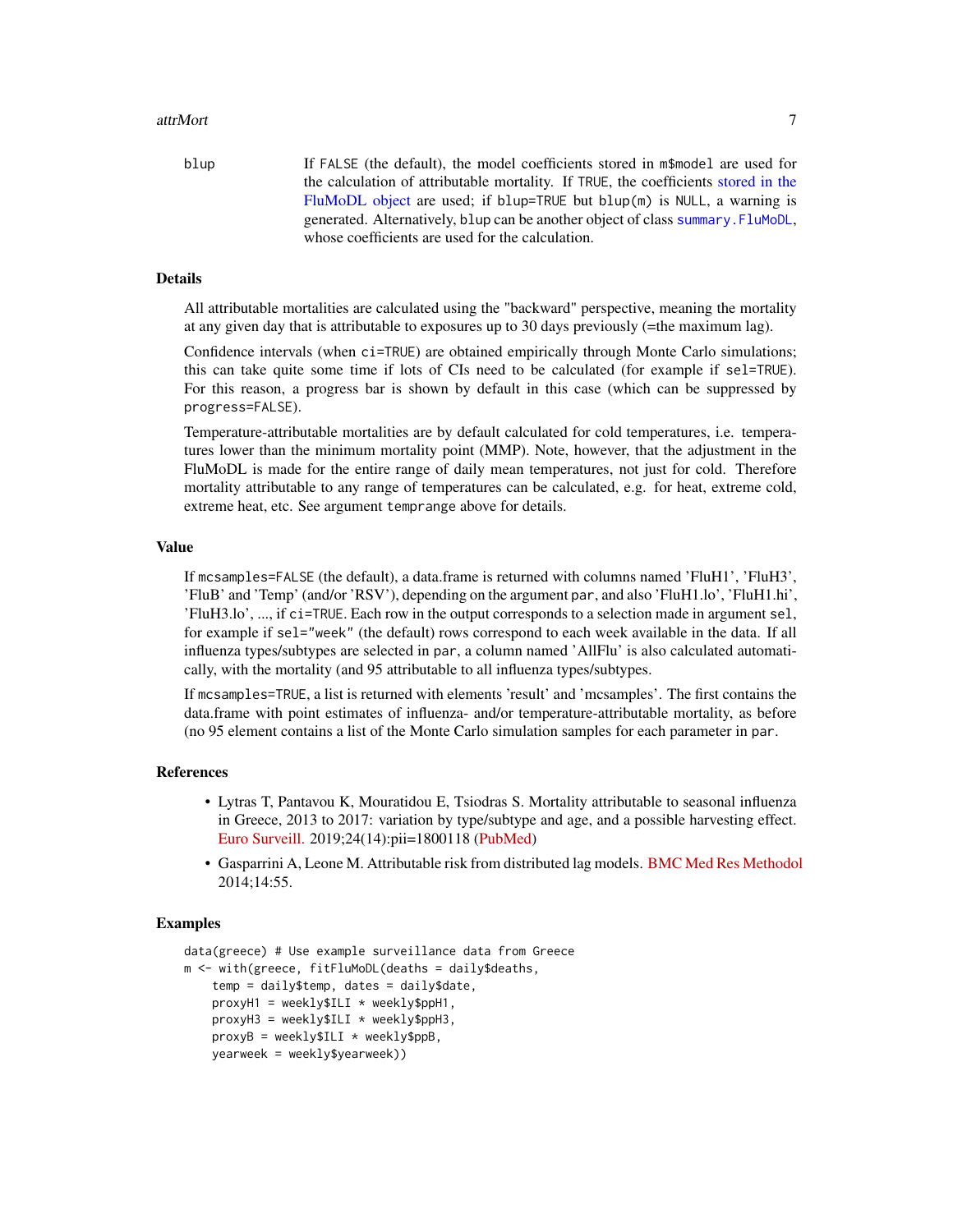```
# Calculate influenza-attributable estimates by season, until 2016-17:
attr1 <- attrMort(m, par=c("H1","H3","B"), sel="season", to=2016)
attr1
# Calculate influenza-attributable estimates by week, only point
# estimates, for the 2014-15 season:
attr2 <- attrMort(m, par=c("H1","H3","B"), sel="week",
    from=201440, to=201520, ci=FALSE)
attr2
# Calculate mortality attributable to temperatures below 5 celsius, for
# the period of January 2017:
attr3 <- attrMort(m, par="temp",
    sel=with(m$data, which(dates>="2017-1-1" & dates<="2017-1-31")),
    temprange=c(5,-20))
# Calculate attributable mortalities for the entire 2017-18 season, and
# return the Monte Carlo simulation samples in the output
attr4 <- attrMort(m, sel="season", from=2017, to=2017, mcsamples=TRUE)
```
<span id="page-7-1"></span>

| blup.FluMoDL |  | Get or set BLUP coefficients for a FluMoDL object |
|--------------|--|---------------------------------------------------|
|              |  |                                                   |

#### Description

This retrieves or sets the BLUP coefficients for a particular [FluMoDL](#page-8-1) object.

#### Usage

```
## S3 method for class 'FluMoDL'
blup(object, ...)
blup(object) <- value
```

```
## S3 replacement method for class 'FluMoDL'
blup(object) <- value
```
#### Arguments

| object                  | An object of class FluMoDL                                                  |
|-------------------------|-----------------------------------------------------------------------------|
| $\cdot$ $\cdot$ $\cdot$ | Further arguments passed to or from other methods.                          |
| value                   | An object of class summary. Flumople, holding BLUP estimates to be assigned |
|                         | to x                                                                        |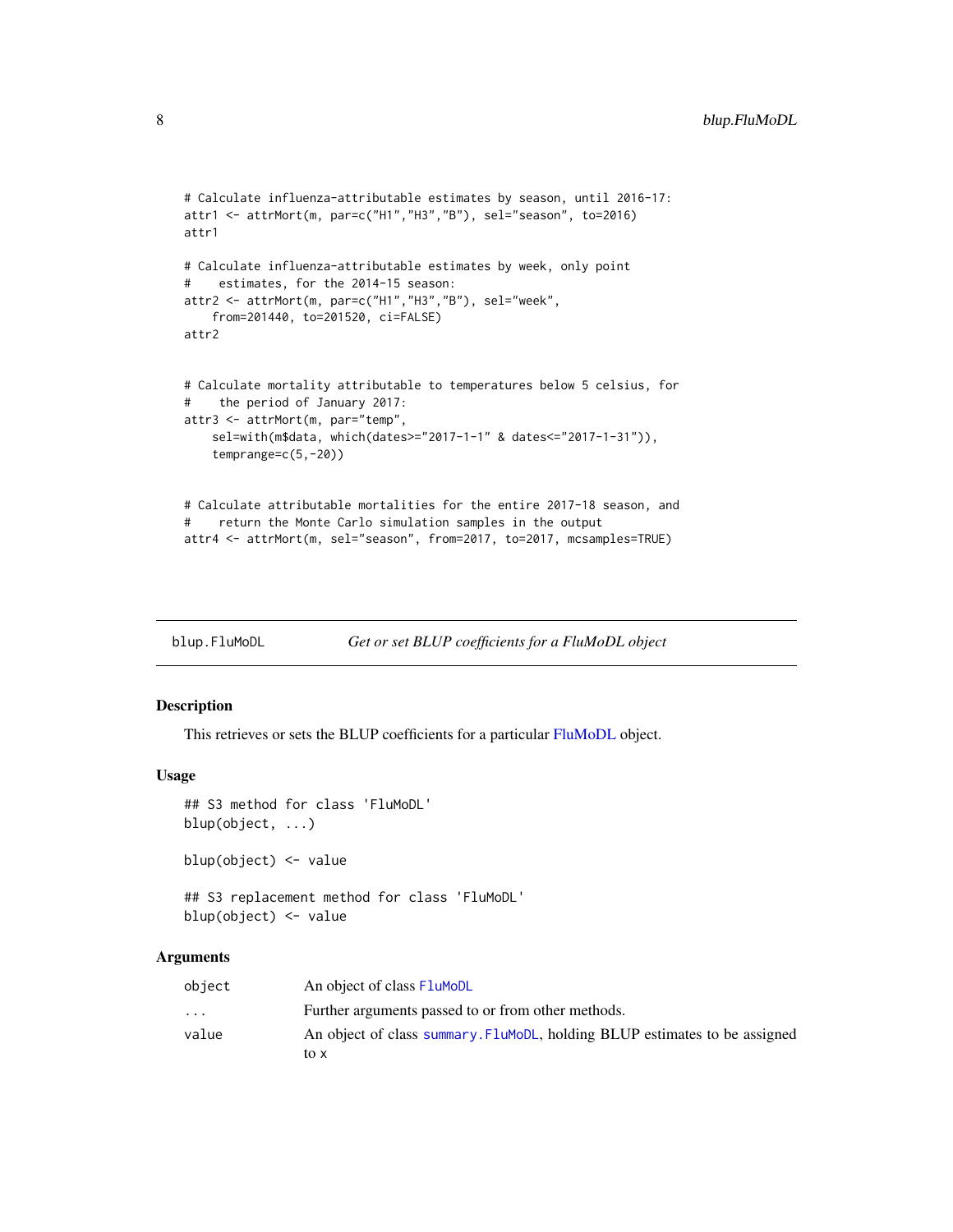#### <span id="page-8-0"></span>fitFluMoDL 9

#### Value

For blup.FluMoDL, the returned object of class [summary.FluMoDL](#page-24-1) holding the BLUP coefficients associated with the FluMoDL object.

<span id="page-8-1"></span>fitFluMoDL *Fit a FluMoDL object*

#### Description

This function fits a FluMoDL object. This is a distributed lag nonlinear model (DLNM), of quasipoisson family and with log link, which estimates the association between mortality (as outcome) and daily mean temperatures and type-specific influenza incidence proxies (as exposures), adjusted for covariates.

#### Usage

```
fitFluMoDL(deaths, temp, dates, proxyH1, proxyH3, proxyB, yearweek,
 proxyRSV = NULL, smooth = TRUE, periodic = TRUE)
```
#### Arguments

| deaths   | A vector of <i>daily</i> deaths, of equal length to argument 'dates'                                                                                                                                   |
|----------|--------------------------------------------------------------------------------------------------------------------------------------------------------------------------------------------------------|
| temp     | A vector of <i>daily</i> mean temperatures, of equal length to argument 'dates'                                                                                                                        |
| dates    | A vector of dates (of class Date)                                                                                                                                                                      |
| proxyH1  | A vector of <i>weekly</i> influenza A(H1N1)pdm09 incidence proxies, of equal length<br>to argument 'yearweek'                                                                                          |
| proxyH3  | A vector of <i>weekly</i> influenza A(H3N2) incidence proxies, of equal length to<br>argument 'yearweek'                                                                                               |
| proxyB   | A vector of <i>weekly</i> influenza B incidence proxies, of equal length to argument<br>'yearweek'                                                                                                     |
| yearweek | An integer vector of weeks, in yyyyww format                                                                                                                                                           |
| proxyRSV | An <i>optional</i> vector of <i>weekly</i> RSV incidence proxies, of equal length to argu-<br>ment 'yearweek'. (This is an experimental feature, and this argument might be<br>removed in the future.) |
| smooth   | TRUE (the default) if smoothing is to be applied to the influenza incidence proxies<br>when converting them to a daily series.                                                                         |
| periodic | Should a periodic B-spline term be included in the model? Defaults to TRUE.                                                                                                                            |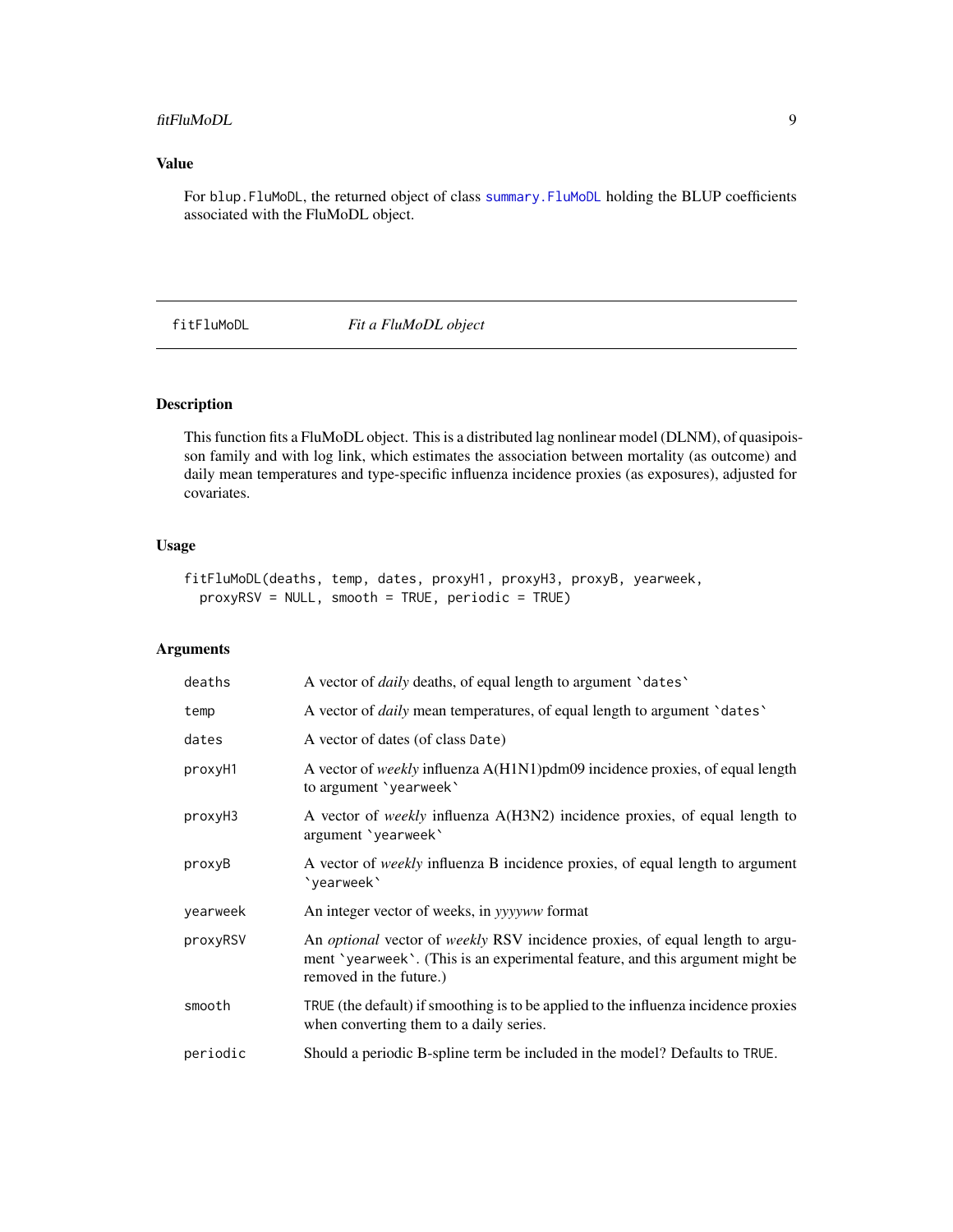#### <span id="page-9-0"></span>Details

Objects of class 'FluMoDL' contain the model, the associated data, estimates of the predicted associations and other information. These objects can be further used as input for function [attrMort](#page-4-1), to calculate influenza-attributable and temperature-attributable mortalities for any period in the data (and any temperature range). Methods print(), coef() and vcov() have been defined for objects of class 'FluMoDL' (see below), and also [summary\(\)](#page-24-1).

FluMoDL uses a DLNM with the *daily* number of deaths as the outcome. Covariates include the following:

- A [cross-basis matrix](#page-0-0) for temperature. The exposure-response relationship is modelled with a quadratic B-spline with internal knots placed at the 10th, 75th and 90th percentile of the temperatures distribution. The lag-response relationship is modelled with a natural cubic spline with three internal knots equidistant in the log scale.
- Three [cross-basis matrices](#page-0-0) for influenza incidence proxies for each type/subtype: A(H1N1)pdm09, A(H3N2) and B. These normally are equal to a sentinel Influenza-Like Illness (ILI) rate, times the laboratory swab samples Percentage Positive ( implying an approximately constant case fatality ratio for each influenza type. The lag-response relationship is specified as above (for temperature).
- A periodic B-spline term to model seasonality, with three equidistant internal knots according to day of the year. Can optionally be suppressed by setting argument periodic to FALSE.
- A linear trend, and a factor variable for day of the week.
- *Optionally*, a [cross-basis matrix](#page-0-0) for an RSV incidence proxy, with specification identical to those for influenza. If given, it will be included in the model and output, and it will be possible to calculate mortality attributable to RSV with [attrMort](#page-4-1). This is an experimental feature; it might be removed in the future.

#### Value

An object of class 'FluMoDL'. This is a list containing the following elements:

- \$data A data. frame with the data used to fit the model. Rows correspond to days in argument dates. The columns are named: yearweek, dates, deaths, temp, (for temperature), proxyH1, proxyH3, proxyB, t (linear trend, with values 1:nrow(m\$data)), doy (day of year, use to calculate the periodic B-spline term to model seasonality) and dow (day of the week). Also column proxyRSV if the relevant argument is provided.
- \$model The fitted model; an object of class glm and of 'quasipoisson' family with log link.
- \$basis A list with names 'temp', 'proxyH1', 'proxyH3' and 'proxyB' (and proxyRSV, if provided in the function arguments), containing the cross-basis matrices that are used as exposures in the model. See [crossbasis](#page-0-0).
- **\$MMP** The Minimum Mortality Point, i.e. the temperature where mortality is lowest.
- \$pred A list with names 'temp', 'proxyH1', 'proxyH3' and 'proxyB' (and 'proxyRSV' if provided in the function arguments), containing predictions (in the form of [crosspred](#page-0-0) objects) for each exposure. These can be plotted in both the exposure-response and lag-response dimensions, see [crosspred](#page-0-0), [plot.crosspred](#page-0-0) and the examples below.
- \$blup This element is NULL when creating the object, but can receive a [summary.FluMoDL](#page-24-1) object that contains Best Linear Unbiased Predictor (BLUP) coefficients, to be used when estimating attributable mortality. Can be retrieved or set with the blup. FluMoDL method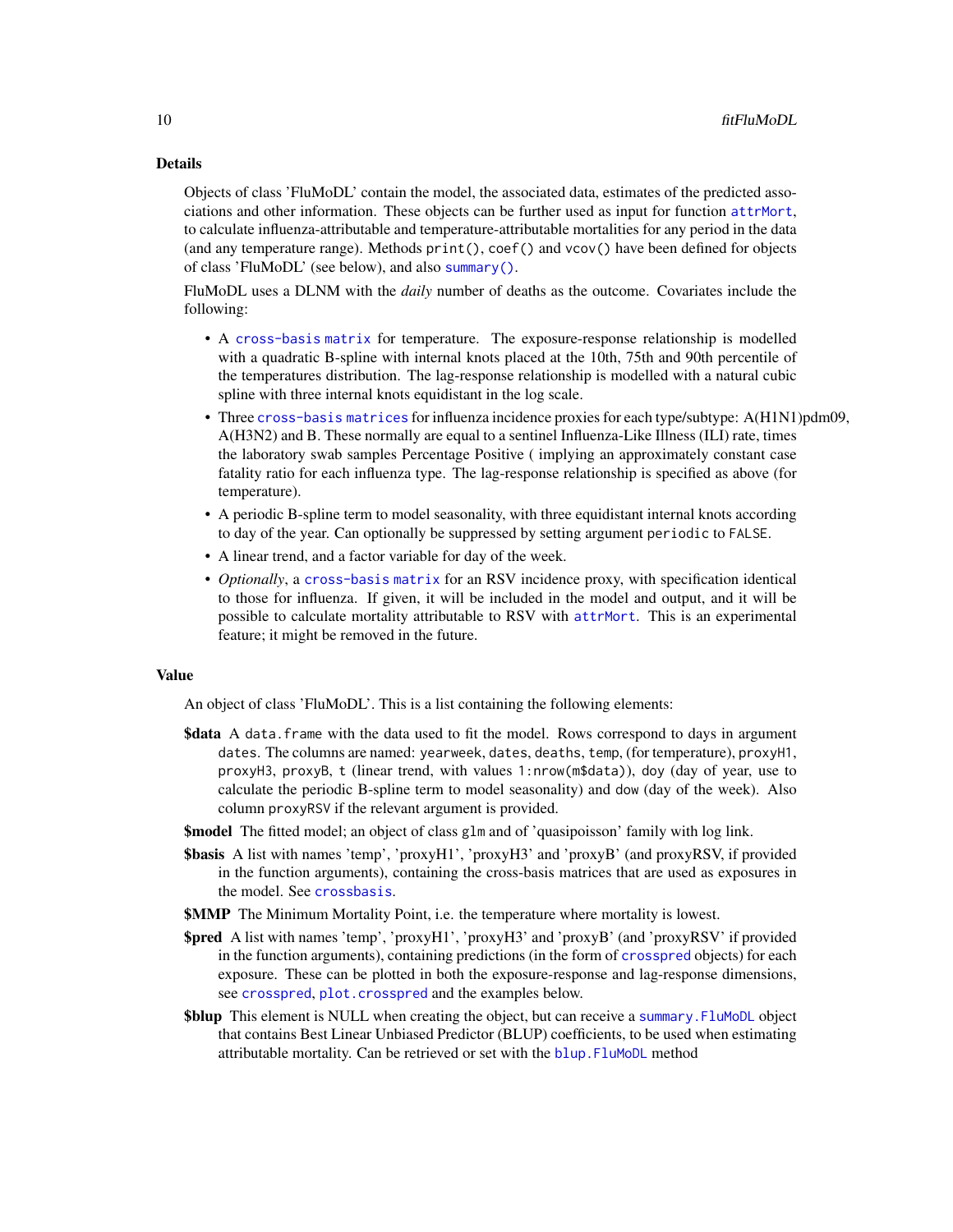#### <span id="page-10-0"></span>greece and the state of the state of the state of the state of the state of the state of the state of the state of the state of the state of the state of the state of the state of the state of the state of the state of the

Objects of class 'FluMoDL' have methods print(), coef() and vcov(). coef() returns a list of numeric vectors, with names 'proxyH1', 'proxyH3' and 'proxyB' (and 'proxyRSV' if provided in the function arguments), containing the model coefficients for these cross-basis terms. Similarly vcov() returns a list of variance-covariance matrices for the same terms.

#### References

- Lytras T, Pantavou K, Mouratidou E, Tsiodras S. Mortality attributable to seasonal influenza in Greece, 2013 to 2017: variation by type/subtype and age, and a possible harvesting effect. [Euro Surveill.](https://www.eurosurveillance.org/content/10.2807/1560-7917.ES.2019.24.14.1800118) 2019;24(14):pii=1800118 [\(PubMed\)](https://www.ncbi.nlm.nih.gov/pubmed/30968823)
- Gasparrini A, Armstrong B, Kenward MG. Distributed lag non-linear models. [Stat Med](https://onlinelibrary.wiley.com/doi/abs/10.1002/sim.3940) 2010;29(21):2224–34.
- Gasparrini A, et al. Mortality risk attributable to high and low ambient temperature: a multicountry observational study. [Lancet](https://www.thelancet.com/journals/lancet/article/PIIS0140-6736(14)62114-0/fulltext) 2015 Jul 25;386(9991):369–75.

```
data(greece) # Use example surveillance data from Greece
m <- with(greece, fitFluMoDL(deaths = daily$deaths,
    temp = daily$temp, dates = daily$date,
    proxyH1 = weekly$ILI * weekly$ppH1,proxyH3 = weekly$ILI * weekly$ppH3,proxvB = weekly$ILI * weekly$ppB,
   yearweek = weekly$yearweek))
m
# Plot the association between A(H1N1)pdm09 activity and mortality
# and the overall temperature-mortality association:
plot(m$pred$proxyH1, "overall")
plot(m$pred$temp, "overall")
# Add the Minimum Mortality Point to the plot:
abline(v=m$MMP)
# Check the lag-response dimension for the A(H1N1)pdm09 - mortality
# association, for all proxy values, and for an indicative value of 30.
plot(m$pred$proxyH1) # Produces a 3D plot, see ?plot.crosspred
plot(m$pred$proxyH1, var=30)
# Have a look at the data associated with this FluMoDL:
str(m$data)
tail(m$data)
```
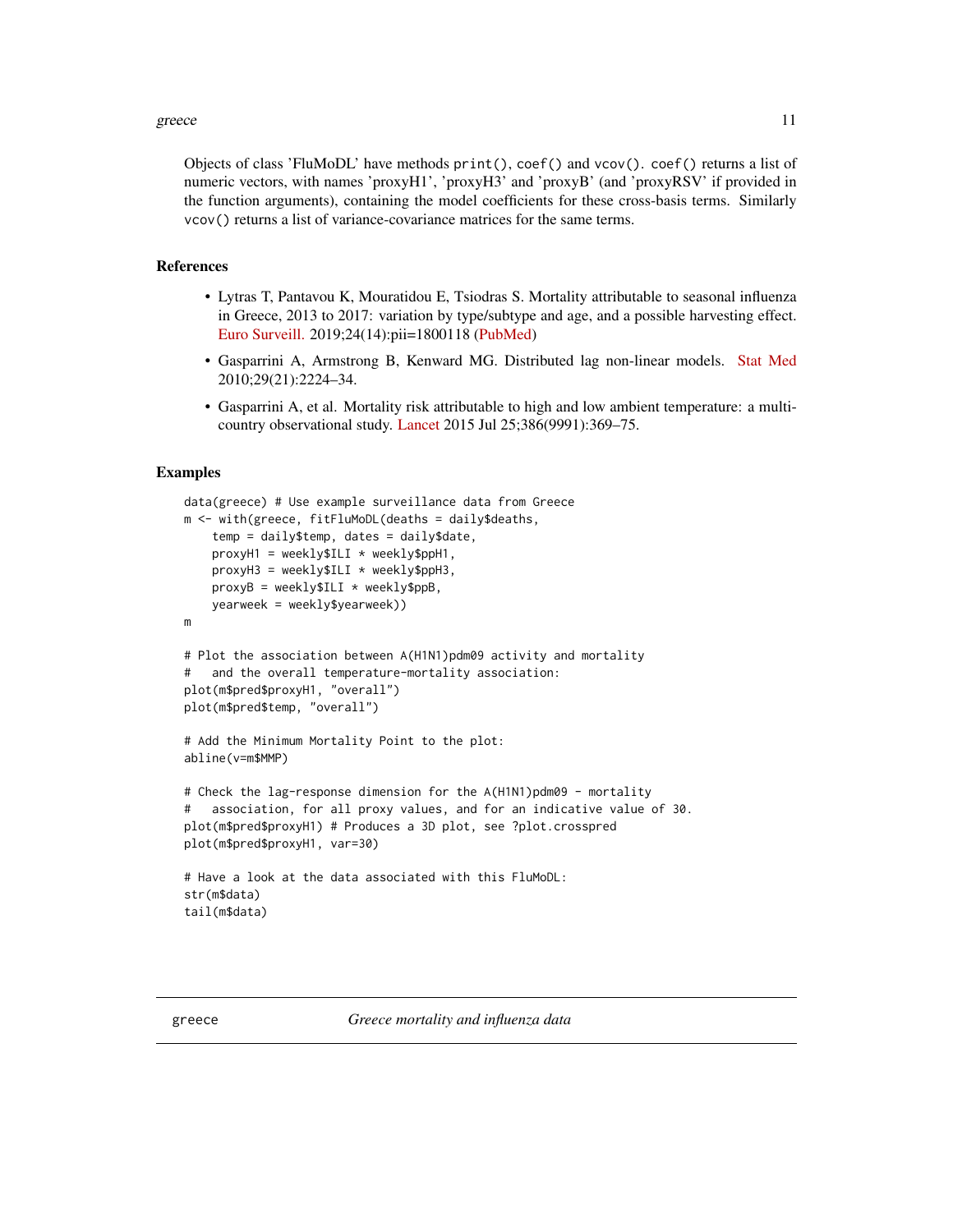#### Description

Surveillance data from Greece used to estimate influenza-attributable mortality using FluMoDL, covering the period from May 2013 to October 2017. Contains the following:

- A daily time series of (all-cause) deaths
- A time series of daily mean temperatures
- A weekly series of Influenza-Like Illness (ILI) rates, calculated via sentinel surveillance
- Three weekly series of laboratory sample percentage positives by influenza type and subtype: A(H1N1)pdm09, A(H3N2) and B. These can be multiplied with the respective ILI rates, to create type-specific influenza incidence proxies (see Goldstein et al. [PLoS Med.](https://journals.plos.org/plosmedicine/article?id=10.1371/journal.pmed.1001051) 2011;8(7):e1001051)

#### Usage

data(greece)

#### Format

An list with two elements of class 'data.frame': 'greece\$daily' contains a 'data.frame' with columns 'date' (of class 'Date'), 'deaths' and 'temperature'. 'greece\$weekly' contains a 'data.frame' with columns 'yearweek' (integer, in YYYYWW format), 'ILI' (ILI rate per 1000 patient consultations), 'ppH1', 'ppH3' and 'ppB' (percentage positives for A(H1N1)pdm09, A(H3N2) and B respectively).

#### Source

Greek [National Public Health Organization](https://eody.gov.gr/en/) (formerly the Hellenic Centre for Disease Control and Prevention)

#### References

Lytras T, Pantavou K, Mouratidou E, Tsiodras S. Mortality attributable to seasonal influenza in Greece, 2013 to 2017: variation by type/subtype and age, and a possible harvesting effect. [Euro](https://www.eurosurveillance.org/content/10.2807/1560-7917.ES.2019.24.14.1800118) [Surveill.](https://www.eurosurveillance.org/content/10.2807/1560-7917.ES.2019.24.14.1800118) 2019;24(14):pii=1800118 [\(PubMed\)](https://www.ncbi.nlm.nih.gov/pubmed/30968823)

```
data(greece)
str(greece$daily)
str(greece$weekly)
```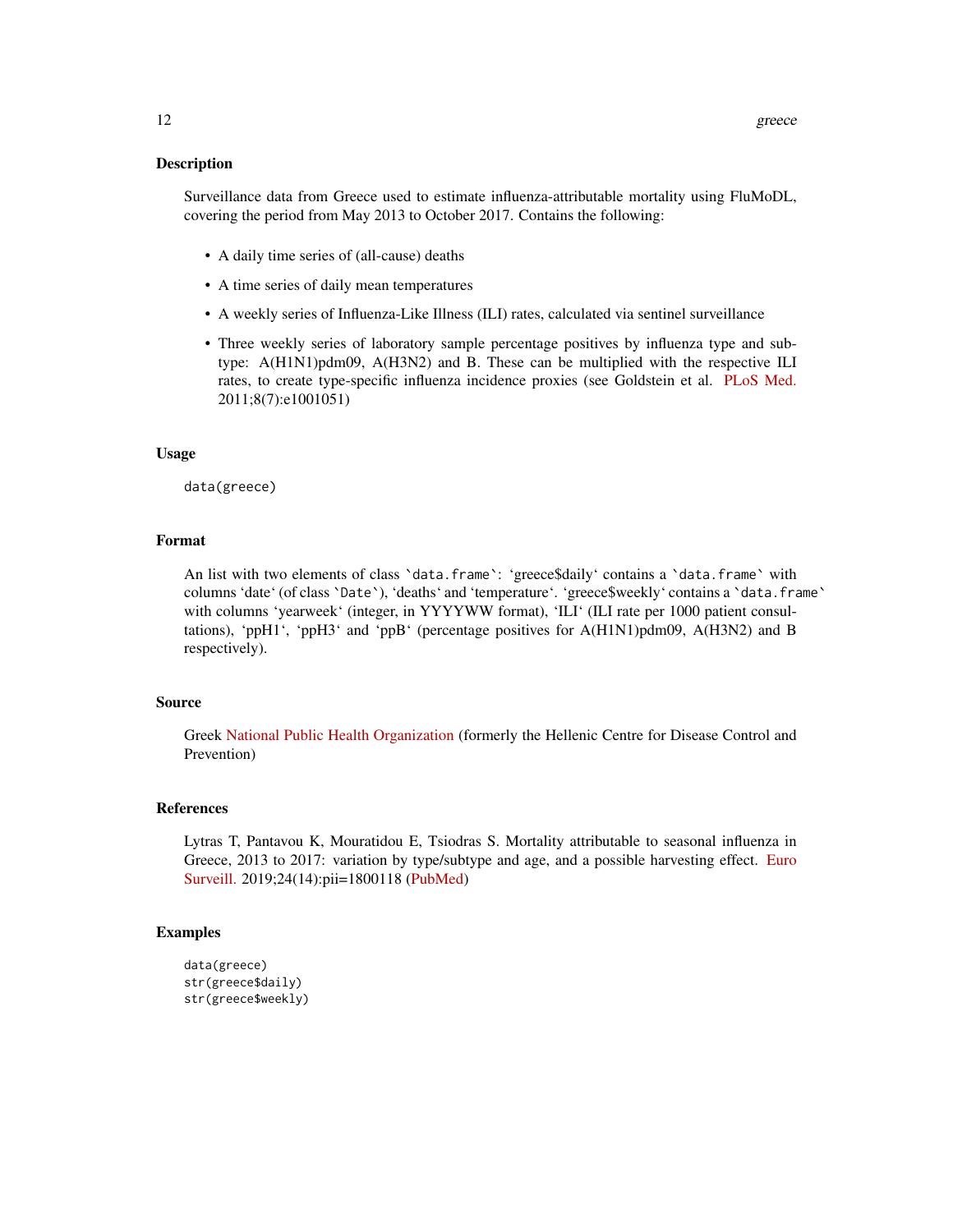<span id="page-12-0"></span>

#### Description

This method checks whether a 'FluMoDL' object includes a periodic B-spline term in its parametrization or not. By default FluMoDL objects are created with a periodic term, unless argument periodic in [fitFluMoDL](#page-8-1) is set to FALSE

#### Usage

hasPeriodic(x)

#### Arguments

x An object of class [FluMoDL](#page-8-1)

#### Value

TRUE if the model includes a periodic term, FALSE if it does not.

#### Examples

```
data(greece) # Use example surveillance data from Greece
m <- with(greece, fitFluMoDL(deaths = daily$deaths,
    temp = daily$temp, dates = daily$date,
   proxyH1 = weekly$ILI * weekly$ppH1,proxyH3 = weekly$ILI * weekly$ppH3,proxyB = weekly$ILI * weekly$ppB,yearweek = weekly$yearweek))
hasPeriodic(m) # Returns TRUE
```
<span id="page-12-1"></span>hasRSV *Does object have a term for RSV?*

#### Description

This method checks whether a 'FluMoDL' or 'summary.FluMoDL' object contains a [cross-basis](#page-0-0) [term](#page-0-0) for RSV (Respiratory Syncytial Virus) incidence proxy, or contains only terms for influenza incidence proxies.

#### Usage

hasRSV(x)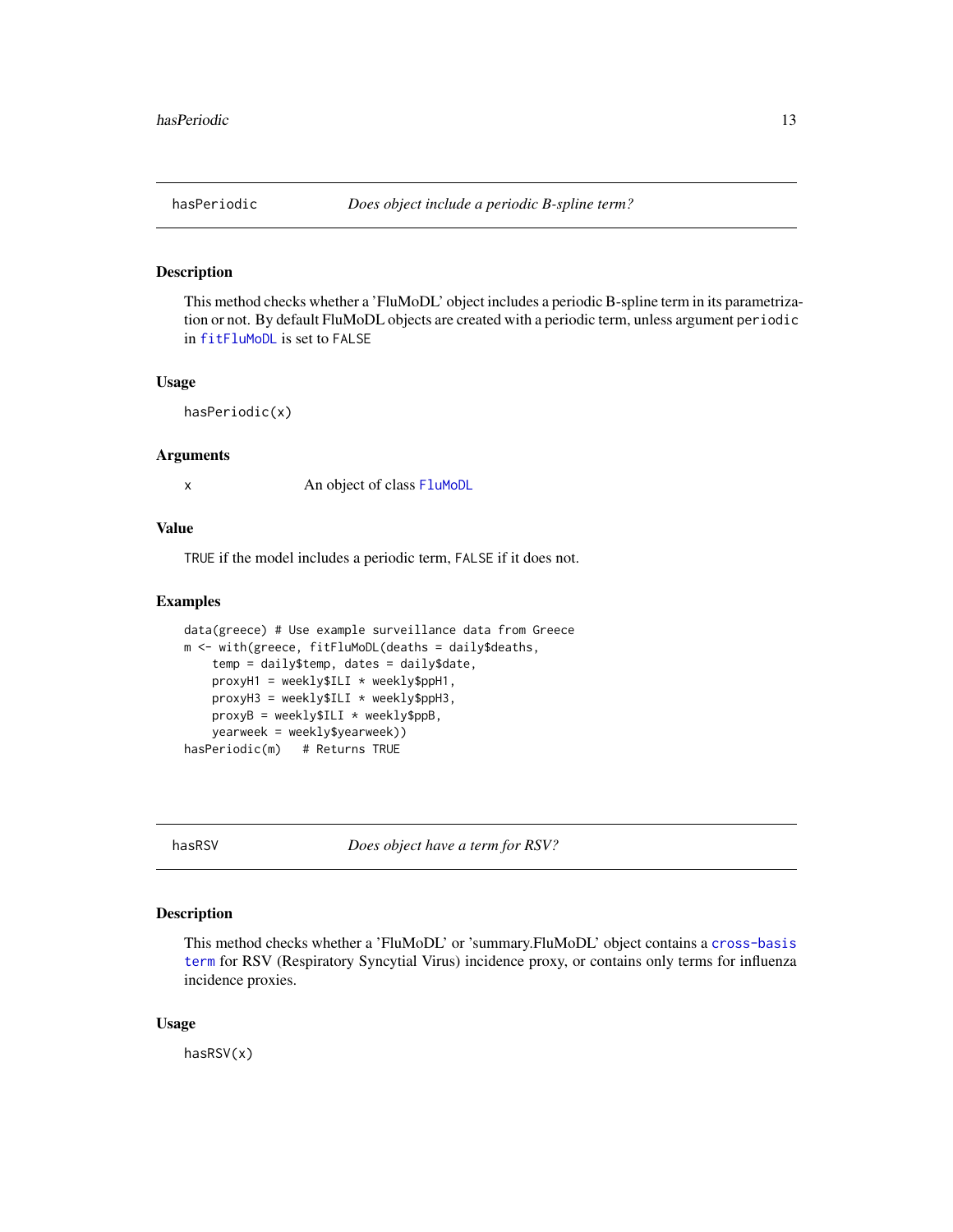#### <span id="page-13-0"></span>Arguments

x An object of class [FluMoDL](#page-8-1) or [summary.FluMoDL](#page-24-1)

#### Value

TRUE if the model contains a term for RSV, FALSE if it does not.

#### Examples

```
data(greece) # Use example surveillance data from Greece
m <- with(greece, fitFluMoDL(deaths = daily$deaths,
   temp = daily$temp, dates = daily$date,
   proxyH1 = weekly$ILI * weekly$ppH1,proxyH3 = weekly$ILI * weekly$ppH3,proxyB = weekly$ILI * weekly$ppB,
   yearweek = weekly$yearweek))
hasRSV(m) # Returns FALSE
hasRSV(summary(m)) # Also returns FALSE
```
<span id="page-13-1"></span>isoweek *Calculate the ISO week & year for a Date*

#### Description

This function takes a vector of Date objects and calculates the week and year according to ISO 8601. It is flexible in its output.

#### Usage

```
isoweek(x, type = "both_num", sep = "-", inv = FALSE,
 colnames = c("isoyear", "isoweek"))
```
#### Arguments

| $\mathsf{x}$ | A vector of class Date (of length $>=1$ )                                                                                                               |
|--------------|---------------------------------------------------------------------------------------------------------------------------------------------------------|
| type         | A string (one of "week", "year", "both_text", "both_num" or "matrix") that de-<br>termines the kind of output the function returns. See "Return value". |
| sep          | Seperator between year and week, applicable if type="both_text"                                                                                         |
| inv          | If type="both_text", and inv=FALSE, then year comes before week. If inv=TRUE,<br>week comes before year.                                                |
| colnames     | Names for the matrix columns if type="matrix"                                                                                                           |

#### Details

This function calculates the week number according to ISO 8601. Note that dates near the start or end of a given year may belong to the previous or next year respectively, thus the year needs to be calculated too.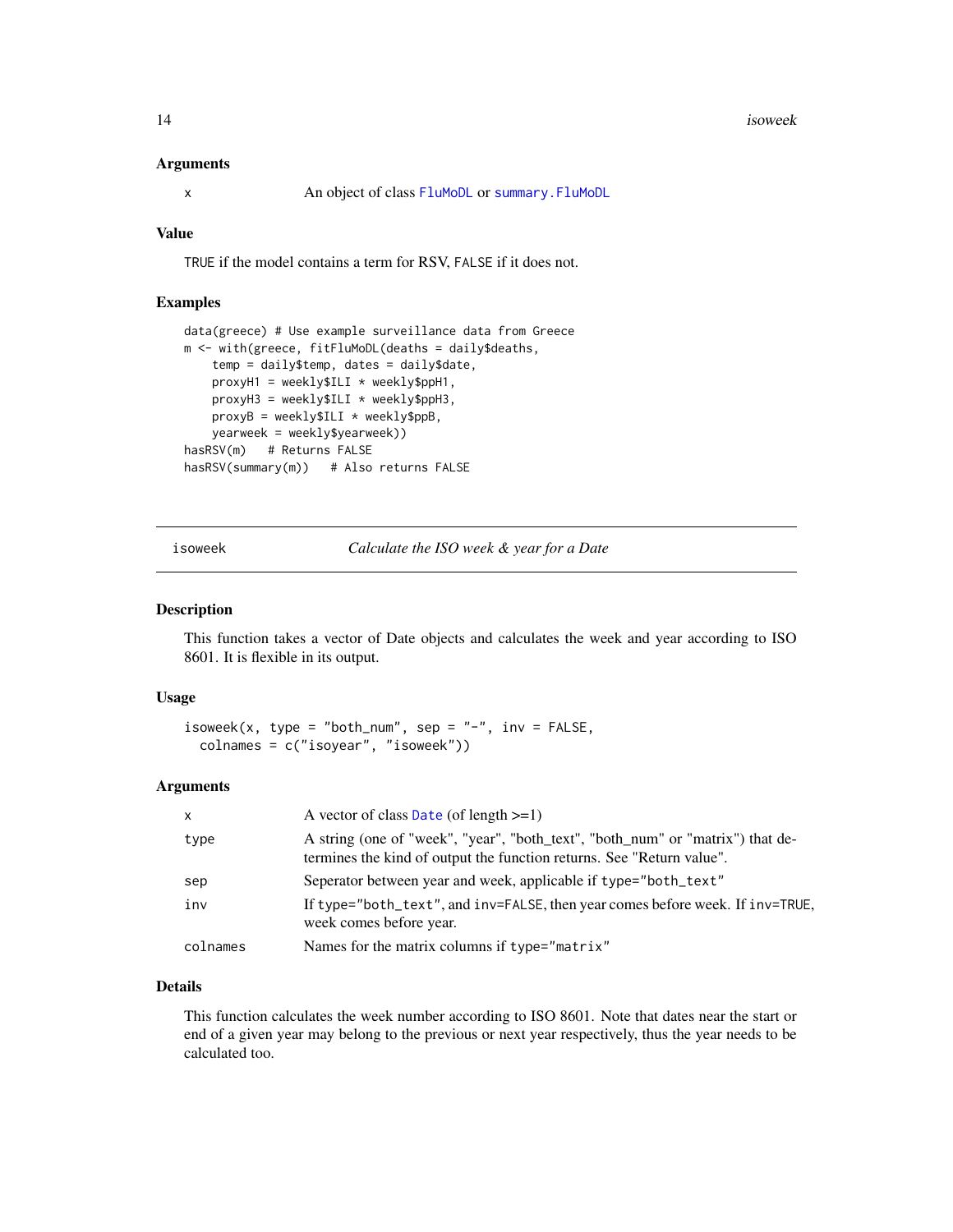#### <span id="page-14-0"></span>isoweekStart 15

#### Value

Different according to the function's type argument. If "both\_num" (the default), a vector of 6 digit integers is returned, in a YYYYWW format. If "week" or "year", only the week number or year is returned, respectively. If "both\_text", then a character vector of the same length as x is returned, containing both the year and week number, seperated by sep, and inverted if inv=TRUE. Finally, if type="matix", both year and week numbers are returned in a two-column matrix, with the columns named as in colnames.

#### Examples

```
isoweek(Sys.Date())
isoweek("1980-8-19", "both_text", sep="/", inv=TRUE)
isoweek(c("2004-5-31", "2006-6-10", "2007-8-20"), "matrix")
```
isoweekStart *Calculate the start date of a given ISO week*

#### Description

This function takes a vector of ISO week numbers (of the form YYYYWW) and returns a Date vector with the first Monday of each week. It is essentially the inverse function of [isoweek](#page-13-1).

#### Usage

```
isoweekStart(x)
```
#### Arguments

x A numeric vector of ISO week numbers (of format YYYYWW)

#### Value

A vector of class [Date](#page-0-0) and length equal to x, containing the start date (first Monday) of each ISO week.

```
isoweekStart(201740) # Start of 2017-18 influenza surveillance
isoweekStart(isoweek(Sys.Date()))
```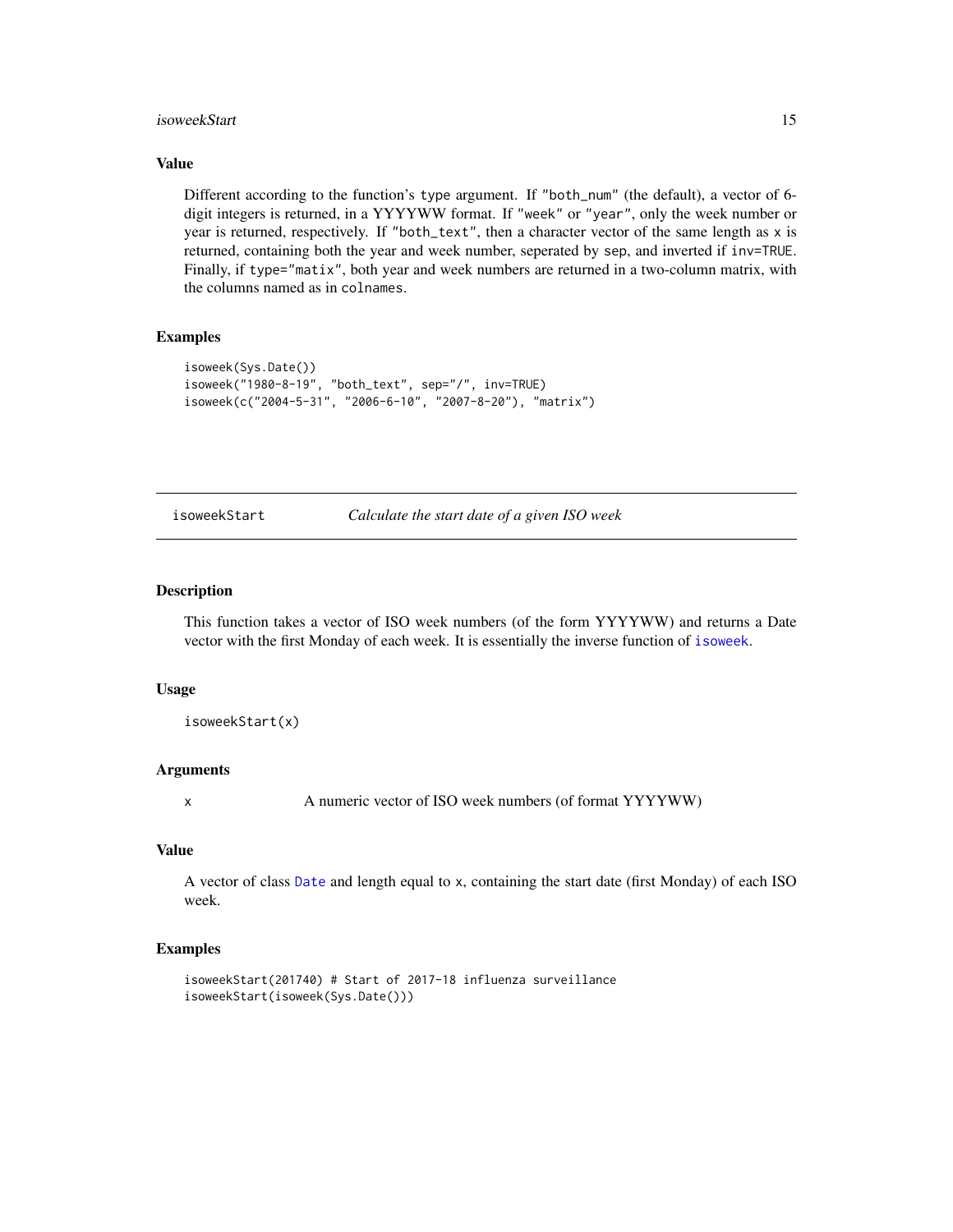<span id="page-15-0"></span>

#### Description

This value fills in missing values (NAs) in a numeric vector by linear interpolation

#### Usage

 $linterp(x, max_a 1, low = 3)$ 

#### Arguments

| x         | The numeric vector to interpolate. The first and last element must not be NA,<br>otherwise an error is generated.                                                                                                       |
|-----------|-------------------------------------------------------------------------------------------------------------------------------------------------------------------------------------------------------------------------|
| max allow | Maximum number of consecutive missing values to allow. If there is any number<br>of consecutive NA values in x longer than max allow, the function will fail with<br>an error. Set to NULL to fully disable this check. |

#### Details

This function can be handy when running [fitFluMoDL](#page-8-1), for example to fill in small gaps in the temperatures vector. But it can be more generally useful as well.

#### Value

The numeric vector x, with any missing values replaced by linear interpolants.

<span id="page-15-1"></span>metaFluMoDL *Multivariate meta-analysis for FluMoDL objects*

#### Description

This function runs multivariate meta-analysis (using package [mvmeta](#page-0-0)) on the first-stage coefficients of influenza (and possibly RSV) incidence proxies for multiple 'FluMoDL' object summaries.

#### Usage

```
metaFluMoDL(summaries, par = c("H1", "H3", "B", "RSV"))
```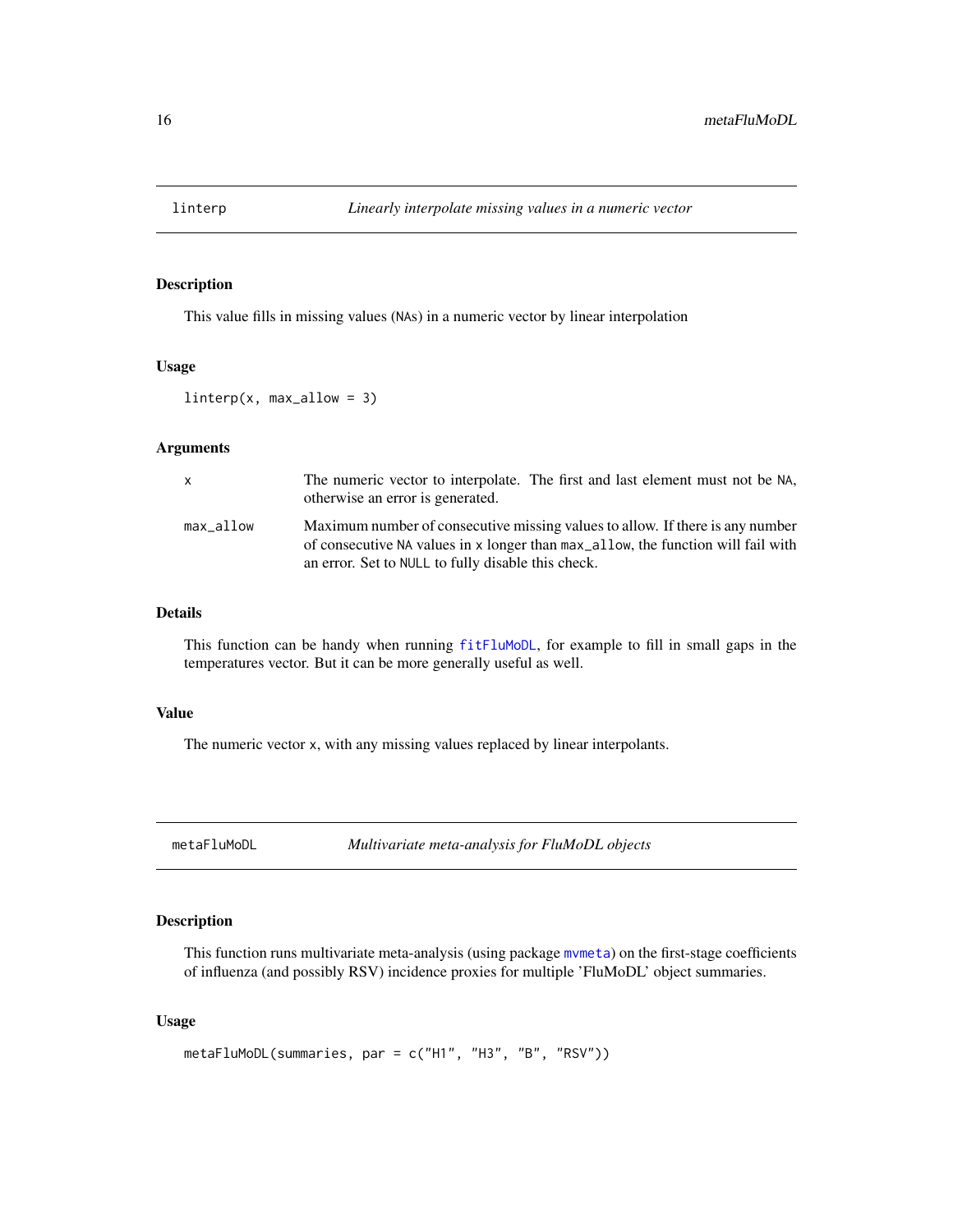#### <span id="page-16-0"></span>metaFluMoDL 17

#### Arguments

| summaries | A <i>list</i> of objects of class summary. FluMoDL (at least two), representing the first-<br>stage analyses. If the list is named, the names are kept in the output object and<br>can be retrieved with names (), see below.                                                           |
|-----------|-----------------------------------------------------------------------------------------------------------------------------------------------------------------------------------------------------------------------------------------------------------------------------------------|
| par       | For which model terms (sets of coefficients) to run the meta-analysis? Defaults<br>to c("H1", "H3", "B", "RSV"), which indicates all three influenza proxies and<br>RSV (for those summaries that have included an RSV term). It is unlikely that<br>you'll want to alter this default. |

#### Value

Returns an object of class 'metaFluMoDL'. This is a list of objects of class [mvmeta](#page-0-0), representing the results of the multivariate random-effects meta-analysis for the sets of coefficients corresponding to each term in argument par; they can be accessed directly using the \$ operator as \$proxyH1, \$proxyH3 and \$proxyB (and also \$proxyRSV if there were RSV terms in at least two elements of summaries and par included "RSV" – in which case, [hasRSV\(\)](#page-12-1) returns TRUE for objects of class 'metaFluMoDL').

*However*, some methods have been redefined for class 'metaFluMoDL', and do not work the same as in simple lists. In particular: [length\(\)](#page-0-0) returns the number of summaries (number of "studies") meta-analyzed and [names\(\)](#page-0-0) returns the names of these summaries (if the list in summaries argument was named).

In addition, the [[ and [ operators have been redefined for class 'metaFluMoDL', and now return the Best Linear Unbiased Predictor (BLUP) estimates for the selected summaries ("studies"), as objects of class [summary.FluMoDL](#page-24-1); selection can be made the usual way, with a logical or numeric index vector, or with the summary names (as provided by names). [ returns a *list* of [summary.FluMoDL](#page-24-1) objects, whereas [[ returns a single object. The returned objects contain the string "blup" in their \$type element, to distinguish them from [first-stage model summaries](#page-24-1) or [pooled](#page-21-1) result summaries. In their \$description element, they contain the name of the respective summary ("study") if a named list had been provided in the summaries argument of metaFluMoDL(). And finally, they contain no \$pred element, as they are not associated with a particular dataset and cross-basis matrices (which is a prerequisite to create [crosspred](#page-0-0) objects).

The pooled coefficients (for all three or four incidence proxies) can be obtained with function [pooled\(\)](#page-21-1), which also returns an object of class [summary.FluMoDL](#page-24-1) that you can further use.

#### References

• Gasparrini A, Armstrong B, Kenward MG. Multivariate meta-analysis for non-linear and other multi-parameter associations. [Stat Med](https://onlinelibrary.wiley.com/doi/full/10.1002/sim.5471) 2012;31(29):3821–39.

#### See Also

[summary.FluMoDL](#page-24-1), [pooled](#page-21-1)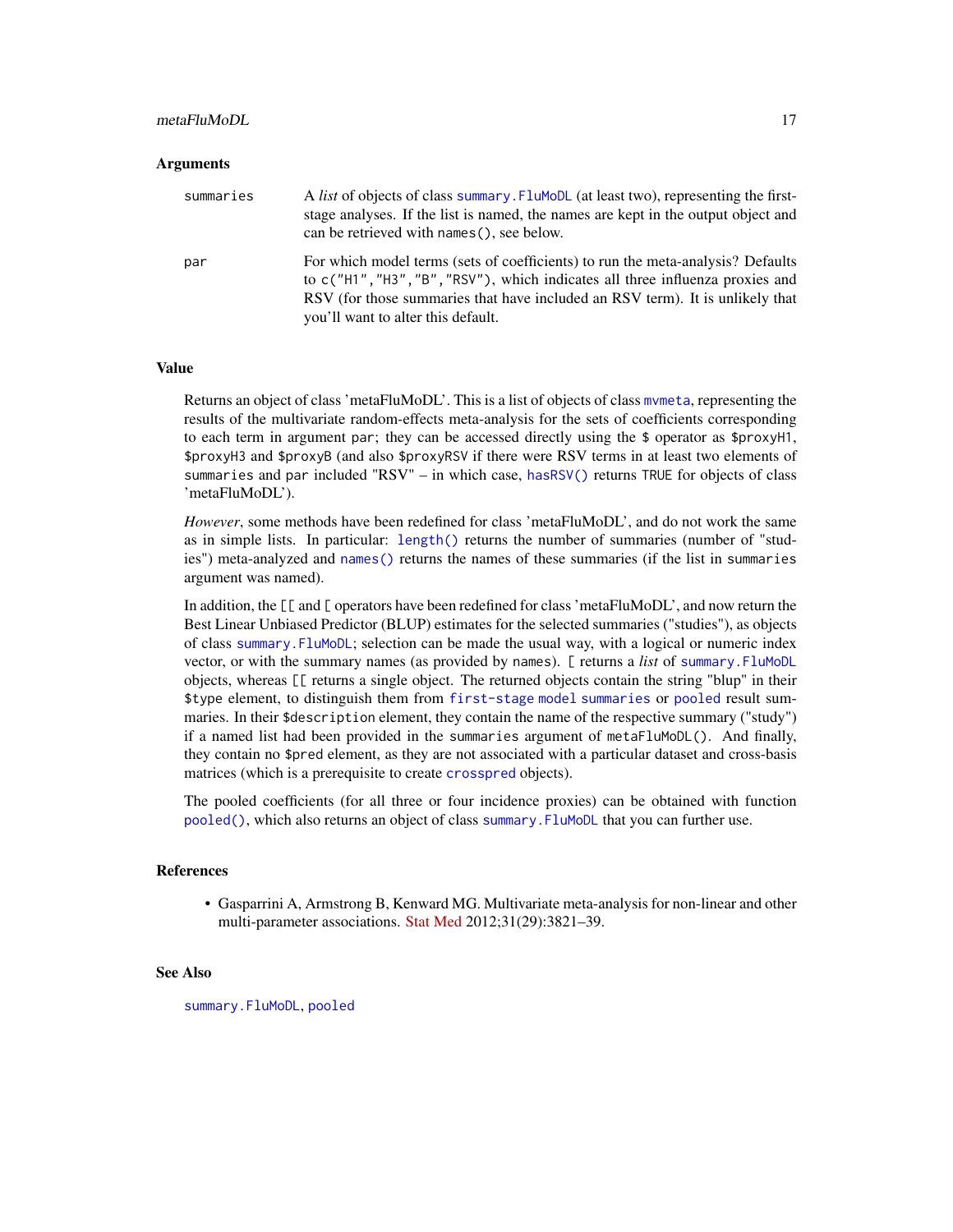<span id="page-17-1"></span><span id="page-17-0"></span>NOAA\_allStations *Get list of weather stations from NOAA*

#### <span id="page-17-2"></span>Description

Download the list of all available weather stations from NOAA, or only those for a specific country and period

#### Usage

```
NOAA_allStations(force_retrieve = FALSE)
```
NOAA\_countryStations(fips, from = NULL, to = NULL)

#### Arguments

|      | force_retrieve If TRUE download the list again from NOAA (even if it was already downloaded<br>previously). Defaults to FALSE, so that download happens only once per session. |
|------|--------------------------------------------------------------------------------------------------------------------------------------------------------------------------------|
| fips | 2-letter country FIPS ID (full list of codes at ftp://ftp.ncdc.noaa.gov/pub/<br>$data/gsod/country-list.txt$ .                                                                 |
| from | Lower limit of reporting period (as class Date). Only retrieve stations whose<br>period of record ends at or after this date.                                                  |
| to   | Upper limit of reporting period (as class Date). Only retrieve stations whose<br>period of record begins at or before this date.                                               |

#### Details

NOAA\_allStations() downloads the list of all available weather stations from NOAA, found in <ftp://ftp.ncdc.noaa.gov/pub/data/noaa/isd-history.csv>, and returns it as a data.frame. The data are downloaded only once per R session, the first time this function is used, and are then stored internally for further retrievals.

NOAA\_countryStations() retrieves the list for a specific country only (or several countries, if length(ctry)>1), and possibly only for a specific period of record.

#### Value

A data.frame with the following columns (copy-pasted from NOAA):

usaf Air Force station ID. May contain a letter in the first position.

wban NCDC WBAN number

ctry FIPS country ID

st State for US stations

icao ICAO ID

lat Latitude in thousandths of decimal degrees

lon Longitude in thousandths of decimal degrees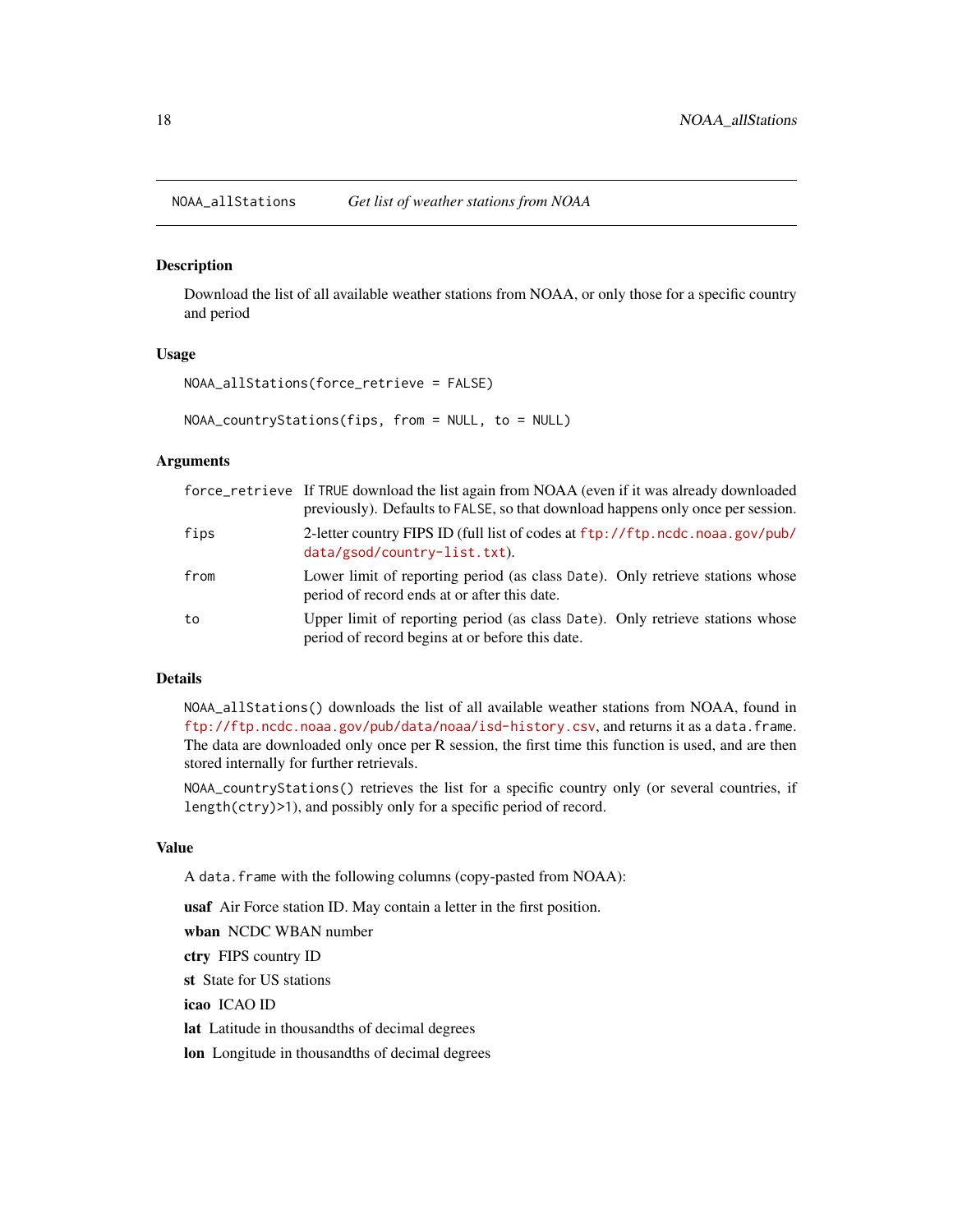<span id="page-18-0"></span>elev.m. Elevation in meters

begin Beginning Period Of Record. There may be reporting gaps within the P.O.R.

end Ending Period Of Record. There may be reporting gaps within the P.O.R.

Note that columns begin and end in the output are of class Date.

NOAA\_getGSOD *Get daily weather summaries from NOAA*

#### Description

Downloads the daily weather summaries for a set of weather stations and a set of years.

#### Usage

```
NOAA_getGSOD(stations, years, match.columns = "station.name",
 progress = TRUE)
```
#### Arguments

| stations      | A data, frame with the stations for which data are to be retrieved. It can be a<br>subset of the data. frames returned from NOAA_allStations or NOAA_countryStations.<br>At a minimum it should contain columns 'usaf' and 'wban'.           |
|---------------|----------------------------------------------------------------------------------------------------------------------------------------------------------------------------------------------------------------------------------------------|
| years         | An integer vector of years (from 1901 to current year) for which data are to be<br>retrieved.                                                                                                                                                |
| match.columns | NULL or (optionally) a vector of column names that can be found in stations. If<br>given, these are included in the output after matching with the respective weather<br>stations.                                                           |
| progress      | If TRUE (the default), a progress bar appears if more than three files are to be<br>downloaded from NOAA. Set to FALSE to suppress the progress bar.                                                                                         |
|               | For example, one can include a grouping variable in stations (such as region<br>code) and give its name in match. columns for it to be included in the function<br>output. This facilitates aggregating the output by the grouping variable. |

#### Value

A data.frame with the following columns (adapted from NOAA):

usaf Air Force station ID wban NCDC WBAN number date Date (of class Date temp Mean temperature for the day, in degrees Celsius to tenths. tempC Number of observations used in calculating mean temperature. dewp Dew point for the day, in degrees Celsius to tenths. dewpC Number of observations used in calculating mean dew point.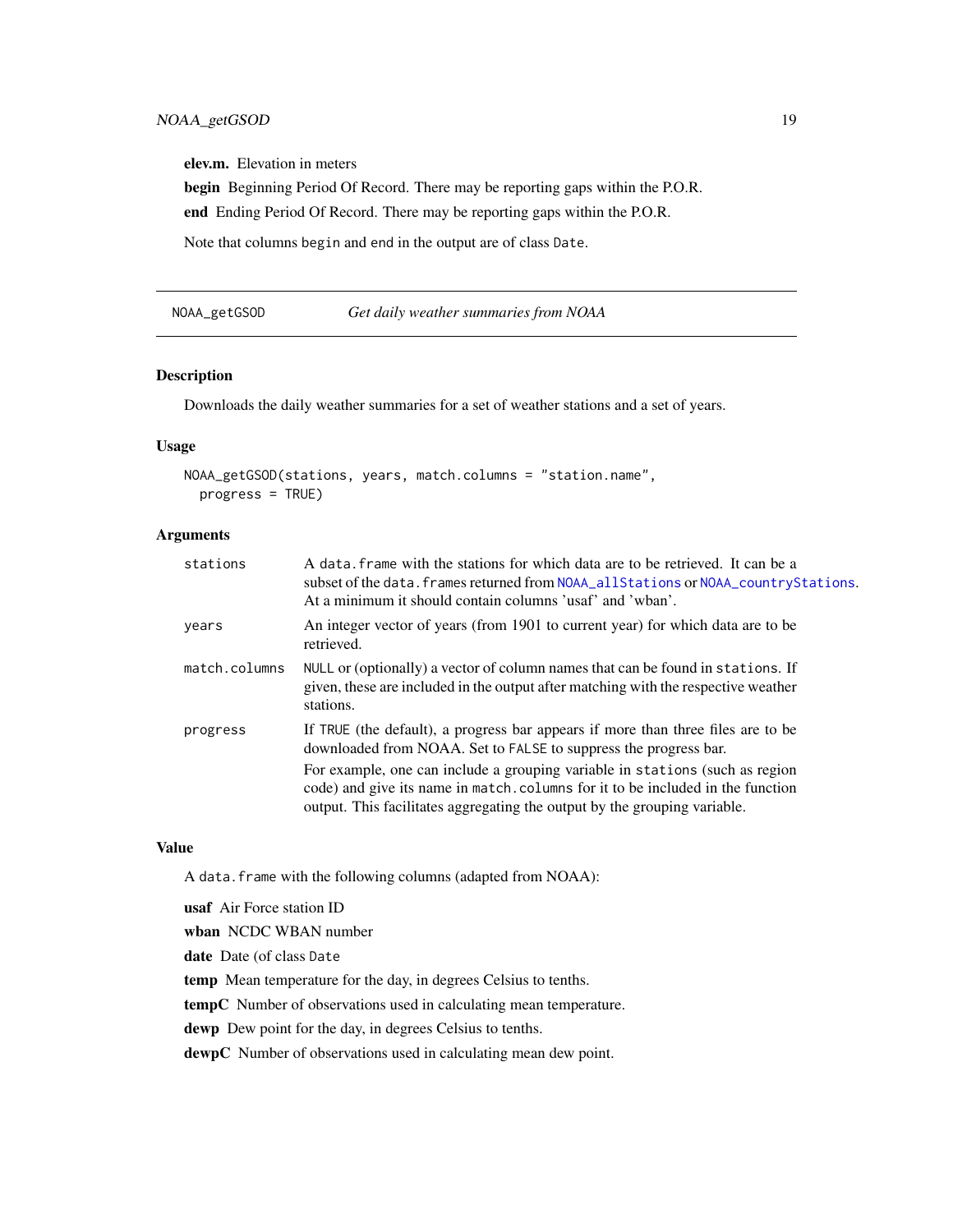- slp Mean sea level pressure for the day, in millibars to tenths.
- slpC Number of observations used in calculating mean sea level pressure.
- stp Mean station pressure for the day in millibars to tenths.
- stpC Number of observations used in calculating mean station pressure.
- visib Mean visibility for the day in miles to tenths.
- visibC Number of observations used in calculating mean visibility.
- wdsp Mean wind speed for the day in knots to tenths.
- wdspC Number of observations used in calculating mean wind speed.
- **mxspd** Maximum sustained wind speed reported for the day, in knots to tenths.
- **gust** Maximum wind gust reported for the day, in knots to tenths.
- **maxtemp** Maximum temperature reported during the day, in degrees Celsius to tenths. Time of max temp report varies by country and region, so this will sometimes not be the max for the calendar day.
- **maxtempF** Blank indicates max temp was taken from the explicit max temp report and not from the 'hourly' data. An asterisk (\*) indicates max temp was derived from the hourly data (i.e., highest hourly or synoptic-reported temperature).
- mintemp Minimum temperature reported during the day, in degrees Celsius to tenths. Time of min temp report varies by country and region, so this will sometimes not be the min for the calendar day.
- mintempF Blank indicates min temp was taken from the explicit min temp report and not from the 'hourly' data. An asterisk (\*) indicates min temp was derived from the hourly data (i.e., lowest hourly or synoptic-reported temperature).
- prcp Total precipitation (rain and/or melted snow) reported during the day, in inches and hundredths; will usually not end with the midnight observation, i.e. may include latter part of previous day. Zero indicates no measurable precipitation (includes a trace). Note: Many stations do not report '0' on days with no precipitation, therefore NA will often appear on these days. Also, for example, a station may only report a 6-hour amount for the period during which rain fell. See 'prcpF' field for source of data.
- **prcpF**  $A = 1$  report of 6-hour precipitation amount.  $B =$  Summation of 2 reports of 6-hour precipitation amount.  $C =$  Summation of 3 reports of 6-hour precipitation amount.  $D =$  Summation of 4 reports of 6-hour precipitation amount.  $E = 1$  report of 12-hour precipitation amount.  $F =$ Summation of 2 reports of 12-hour precipitation amount.  $G = 1$  report of 24-hour precipitation amount.  $H =$  Station reported '0' as the amount for the day (eg, from 6-hour reports), but also reported at least one occurrence of precipitation in hourly observations; this could indicate a trace occurred, but should be considered as incomplete data for the day.  $I =$  Station did not report any precip data for the day and did not report any occurrences of precipitation in its hourly observations; it's still possible that precip occurred but was not reported.
- sndp Snow depth in inches to tenths–last report for the day if reported more than once. Note: Most stations do not report '0' on days with no snow on the ground–therefore, NA will often appear on these days.
- **frshtt** Indicators (1 = yes, 0 = no/not reported) for the occurrence during the day of: Fog ( $F 1st$ ) digit); Rain or Drizzle ('R' - 2nd digit); Snow or Ice Pellets ('S' - 3rd digit); Hail ('H' - 4th digit); Thunder ('T' - 5th digit); Tornado or Funnel Cloud ('T' - 6th digit).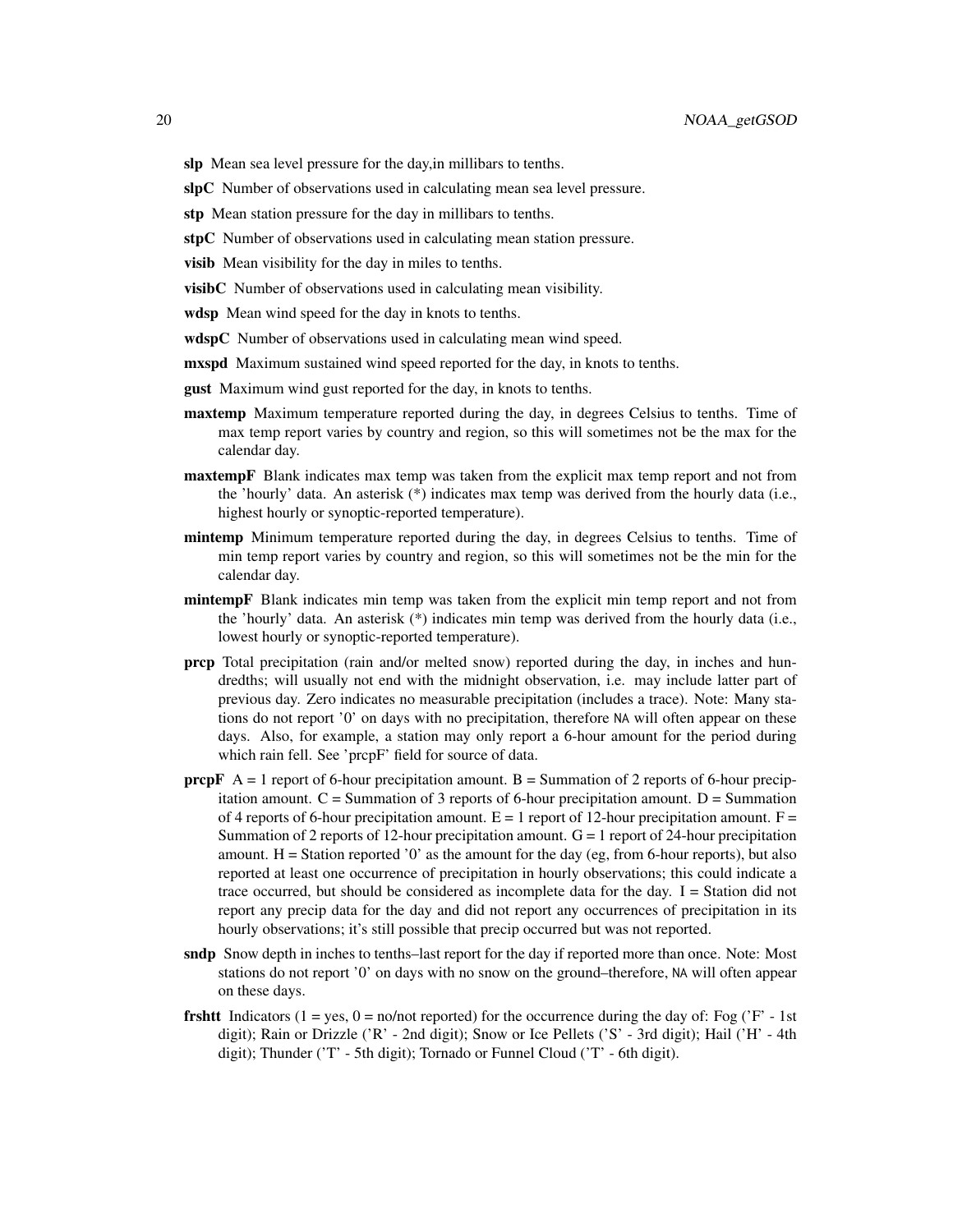<span id="page-20-0"></span> $pbs$  21

Note that, compared to the original NOAA output (for details see [ftp://ftp.ncdc.noaa.gov/](ftp://ftp.ncdc.noaa.gov/pub/data/gsod/readme.txt) [pub/data/gsod/readme.txt](ftp://ftp.ncdc.noaa.gov/pub/data/gsod/readme.txt)), all temperatures are automatically converted to degrees Celsius (instead of Fahrenheit) and all missing indicators are replaced with NAs.

pbs *Periodic B-Spline Basis for Polynomial Splines*

#### **Description**

Generate the periodic B-spline basis matrix for a polynomial spline.

#### Usage

```
pbs(x, df = NULL, knots = NULL, degree = 3, intercept = FALSE,Boundary.knots = range(x))
```
#### Arguments

| X              | the predictor variable. Missing values are allowed.                                                                                                                                                                                                                                                                          |  |
|----------------|------------------------------------------------------------------------------------------------------------------------------------------------------------------------------------------------------------------------------------------------------------------------------------------------------------------------------|--|
| df             | degrees of freedom; one can specify 'df' rather than 'knots'; 'pbs()' then chooses<br>'df - 1' knots at suitable quantiles of 'x' (which will ignore missing values).                                                                                                                                                        |  |
| knots          | the _internal_ breakpoints that define the spline. The number of internal knots<br>must be greater than or equal to degree polynomial regression. See also 'Bound-<br>ary.knots'.                                                                                                                                            |  |
| degree         | degree of the piecewise polynomial-default is 3 for cubic splines.                                                                                                                                                                                                                                                           |  |
| intercept      | if 'TRUE', an intercept is included in the basis; default is 'FALSE'                                                                                                                                                                                                                                                         |  |
| Boundary.knots | boundary points at which to set the period of the perodic B-spline basis (default<br>the range of the data). If both 'knots' and 'Boundary.knots' are supplied, the<br>basis parameters do not depend on 'x'. Data CAN NOT be extended beyond<br>'Boundary.knots'. Typical Bourday knots are start and end values of period. |  |

#### Details

This function and documentation is copied from the CRAN package [pbs](https://CRAN.R-project.org/package=pbs) by Shuangcai Wang <<swang1@gmail.com>>

#### Value

A matrix of dimension 'length(x)  $*(df)$ ', where either 'df' was supplied or if 'knots' were supplied, 'df = length(knots) + intercept'. Attributes are returned that correspond to the arguments to 'pbs', and explicitly give the 'knots', 'Boundary.knots' etc for use by 'predict.pbs()'.

pbs()' is based on the function 'spline.des()' in package splines. It generates a basis matrix for representing the family of piecewise polynomials with the specified interior knots and degree, evaluated at the values of 'x'. A primary use is in modeling formulas to directly specify a piecewise polynomial term in a model.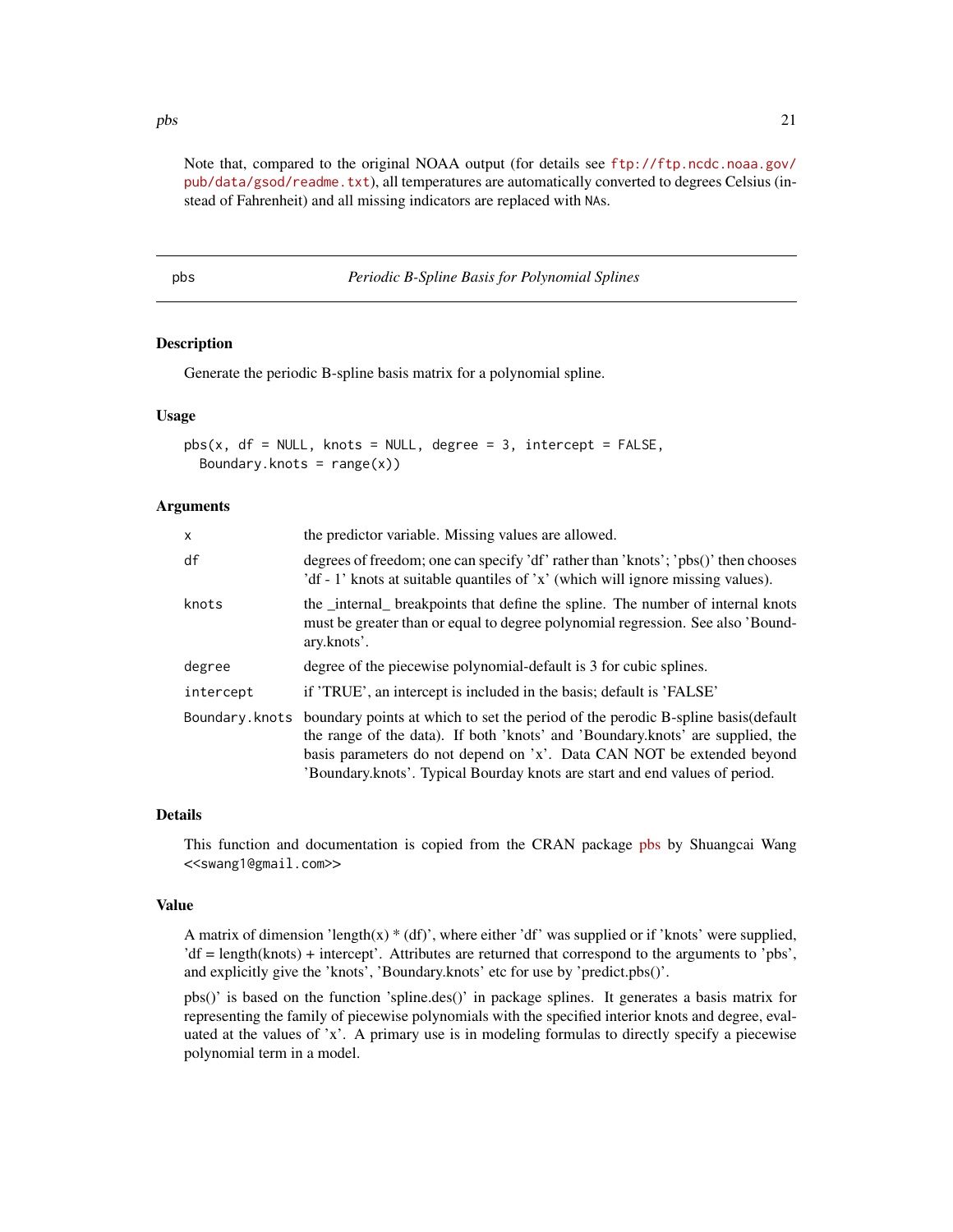#### Examples

```
require(stats); require(graphics); require(splines)
x = \text{seq}(1, 628)/100z = rep(seq(1, 314)/100, 2)pbs(x, df = 5, Boundary.knots = c(\theta, 2*pi))
pbs(x, knots=c(pi/2, pi, pi*3/2), Boundary.knots = c(0, 2*pi))#### example of one periodic functions
y= sin(x) + cos(2*x) +rnorm(628, 0, 0.1) ## x has a period of 2*pi## df method, need to use large enough df to get a better fit.
## May use max loglik to choose optimal df
summary( fm1 <- lm(y \sim pbs(x, df = 10, Boundary.knots = c(0, 2*pi))))
plot(x, y, xlab = "x", ylab = "sin(x)", pch="x", cex=.5)
lines(x, predict(fm1, data.frame(x=x, z=z)), col='blue')
lines(x, sin(x) + cos(2*x), col='red')## knots methods, usually selected at turning points
summary( fm2 \leq \ln(y \sim \text{pbs}(x, \text{knots}=\text{c}(pi/2, \text{pi}, \text{pix}^{3/2}),Boundary.knots = c(0, 2*pi)))
plot(x, y, xlab = "x", ylab = "sin(x)", pch="x", cex=.5)
lines(x, predict(fm2, data.frame(x=x, z=z)), col='blue')
lines(x, sin(x) + cos(2*x), col='red')#### example of two periodic functions
x0 = \text{seq}(1, 628, \text{ by} = 4)/100z0 = seq(1, 314, by=3)/100x = rep(x0, each = length(z0))z = rep(z0, length(x0))y = sin(x) + cos(2*z) +rnorm(length(x), 0, 0.1) ## x has a period of 2*pi and z of pi
summary( fm3 \leq \ln(y \approx \text{pbs}(x, df = 5, Boundary.knots = c(0, 2*pi)) +pbs(z, df = 5, Boundary.knots = c(0, pi)))
plot(sin(x) + cos(2*3), predict(fm3, data.frame(x=x, z=3)))summary(sin(x) + cos(2*3)- predict(fm3, data.frame(x=x, z=3)))
## End(Not run)
```
pooled *Get pooled effect estimates from metaFluMoDL object*

#### **Description**

This function returns the pooled effect estimates for all incidence proxy terms (three for influenza, and optionally for RSV) from a [metaFluMoDL](#page-15-1) object. It returns a [summary.FluMoDL](#page-24-1) object that can

<span id="page-21-0"></span>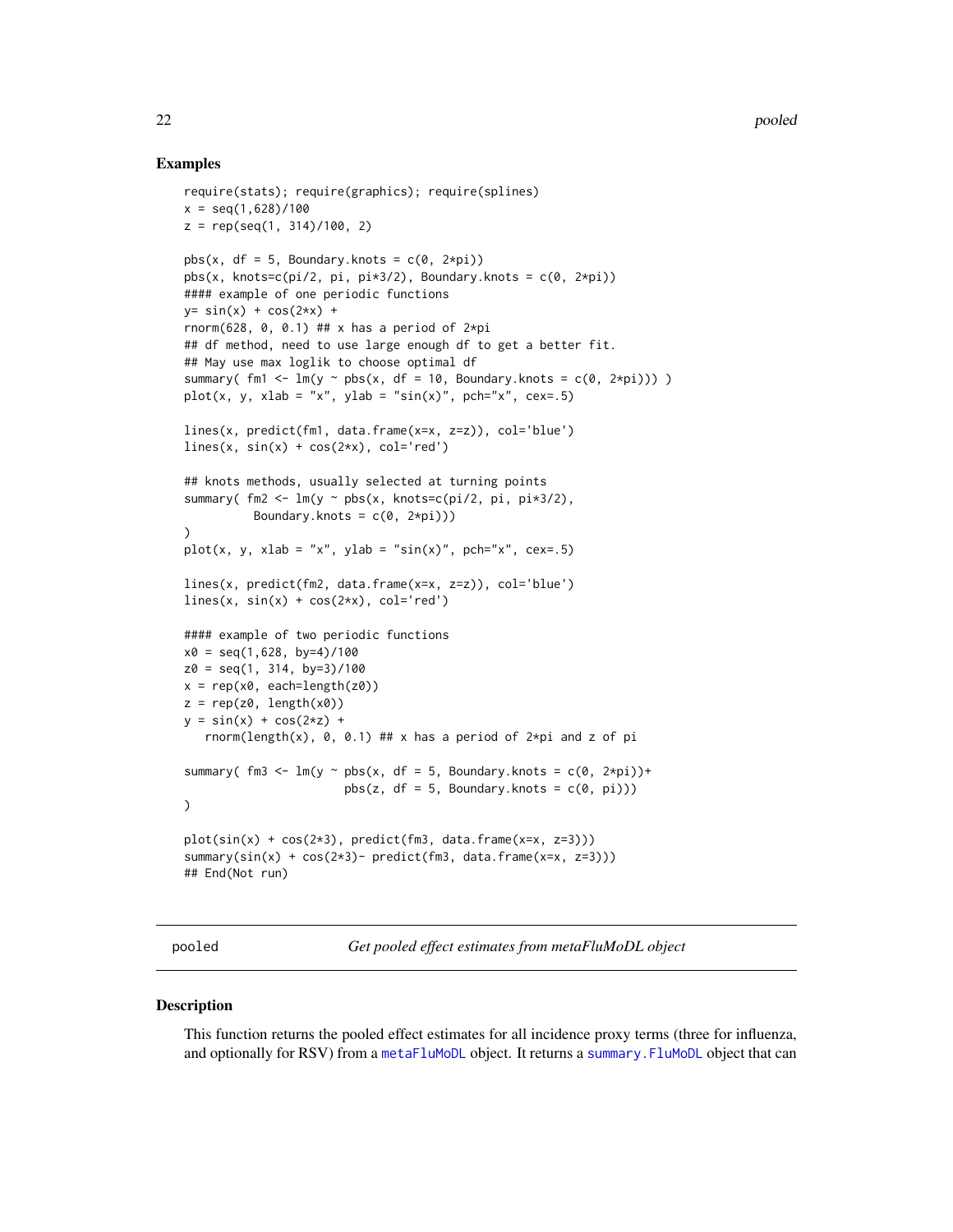#### <span id="page-22-0"></span>predict.FluMoDL 23

be further used in analyses.

#### Usage

pooled(m)

#### Arguments

m An object of class [metaFluMoDL](#page-15-1), holding the results of a random-effects multivariate meta-analysis of [summary.FluMoDL](#page-24-1) first-stage model summaries

#### Value

An object of class [summary.FluMoDL](#page-24-1), holding the pooled coefficients and variance-covariance matrices for the three influenza incidence proxies (four if [hasRSV\(m\)](#page-12-1) is TRUE). The returned object contains the string "pooled" in its \$type element, to distinguish it from [first-stage model](#page-24-1) [summaries](#page-24-1) or [BLUP summaries](#page-15-1) (Best Linear Unbiased Predictor). The returned [summary.FluMoDL](#page-24-1) object also has no \$pred element, as it is not associated with a particular dataset and cross-basis matrices (which is a prerequisite to create [crosspred](#page-0-0) objects).

#### References

• Gasparrini A, Armstrong B, Kenward MG. Multivariate meta-analysis for non-linear and other multi-parameter associations. [Stat Med](https://onlinelibrary.wiley.com/doi/full/10.1002/sim.5471) 2012;31(29):3821–39.

#### See Also

[summary.FluMoDL](#page-24-1), [metaFluMoDL](#page-15-1)

predict.FluMoDL *Predict method for FluMoDL objects*

#### **Description**

Obtains predictions (predicted daily or weekly deaths) and optionally estimates standard errors of those predictions

#### Usage

```
## S3 method for class 'FluMoDL'
predict(object, temp = NULL, proxyH1 = NULL,
 proxyH3 = NULL, proxyB = NULL, proxyRSV = NULL, se.fit = FALSE,
 byWeek = FALSE, ...)
```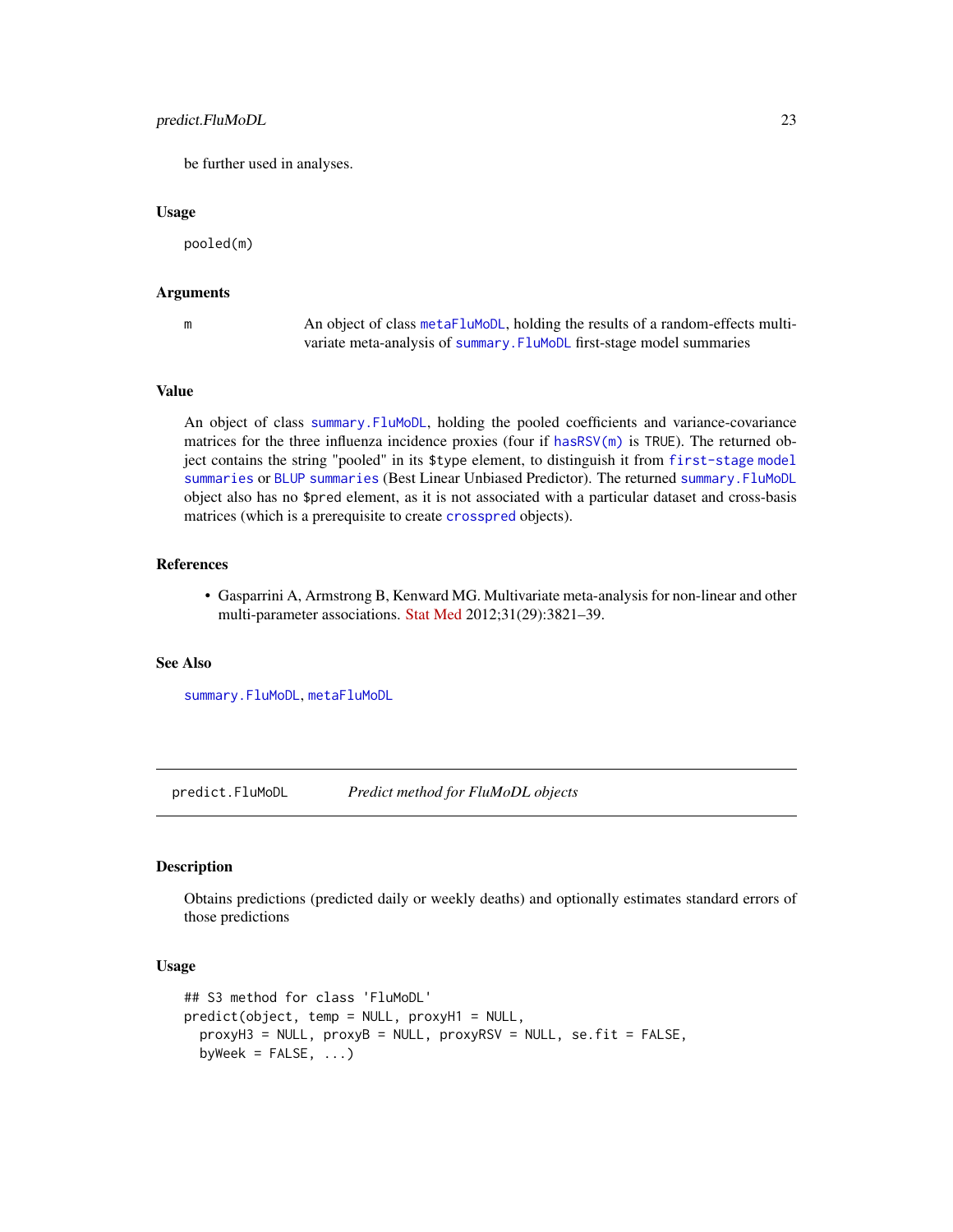#### Arguments

| object   | A FluMoDL object                                                                                                                                                                |  |
|----------|---------------------------------------------------------------------------------------------------------------------------------------------------------------------------------|--|
| temp     | A vector of daily mean temperatures. See 'Details'.                                                                                                                             |  |
| proxyH1  | A vector of daily influenza A(H1N1) pdm09 incidence proxies. See 'Details'.                                                                                                     |  |
| proxyH3  | A vector of daily influenza A(H3N2) incidence proxies. See 'Details'.                                                                                                           |  |
| proxyB   | A vector of daily influenza B incidence proxies. See 'Details'.                                                                                                                 |  |
| proxyRSV | An vector of daily RSV incidence proxies (used only if the FluMoDL object<br>includes an RSV term). See 'Details'.                                                              |  |
| se.fit   | Logical switch indicating if standard errors are required. Requires by Week=FALSE.                                                                                              |  |
| byWeek   | If TRUE, aggregate fitted estimates by week. Has priority over argument se. fit.<br>If both se, fit and by Week are TRUE, se, fit is set to FALSE and a warning is<br>returned. |  |
| $\cdots$ | Further arguments passed to or from other methods                                                                                                                               |  |

#### Details

Arguments temp, proxyH1, proxyH3, proxyB and (if hasRSV(object) is TRUE) proxyRSV take a numeric vector as input, which is recycled to a length of nrow(object\$data). Alternatively they can take NULL, in which case the respective column of object\$data is used as input. Argument temp can also take the string "MMP", which is interpreted as the "Minimum Mortality Point", i.e. the temperature at which mortality is lowest (found in object\$MMP).

In this way, the predict() method can be flexibly used to calculate the predicted "baseline" mortality (by setting temp="MMP" and all incidence proxies to zero), the model-predicted mortality for the actual input (by leaving all input arguments to their default NULL), or predicted mortalities for any combination of temperature and incidence proxy inputs.

#### Value

A vector of daily predicted deaths (corresponding to the rows in object\$data). If byWeek=TRUE, the predictions are automatically aggregated by week (as per object\$data\$yearweek) and the vector contains the respective week (in YYYYWW format) as names.

If se.fit=TRUE, a list is returned with elements \$fit and \$se.fit containing the (daily) predicted deaths and their associated log standard errors.

Note that the first 30 elements (or first 5 elements if byWeek=TRUE) will be NA by default, as Flu-MoDL uses a maximum lag of 30 days.

```
data(greece) # Use example surveillance data from Greece
m <- with(greece, fitFluMoDL(deaths = daily$deaths,
    temp = daily$temp, dates = daily$date,
   proxyH1 = weekly$ILI * weekly$ppH1,proxyH3 = weekly$ILI * weekly$ppH3,proxyB = weekly$ILI * weekly$ppB,yearweek = weekly$yearweek))
m
```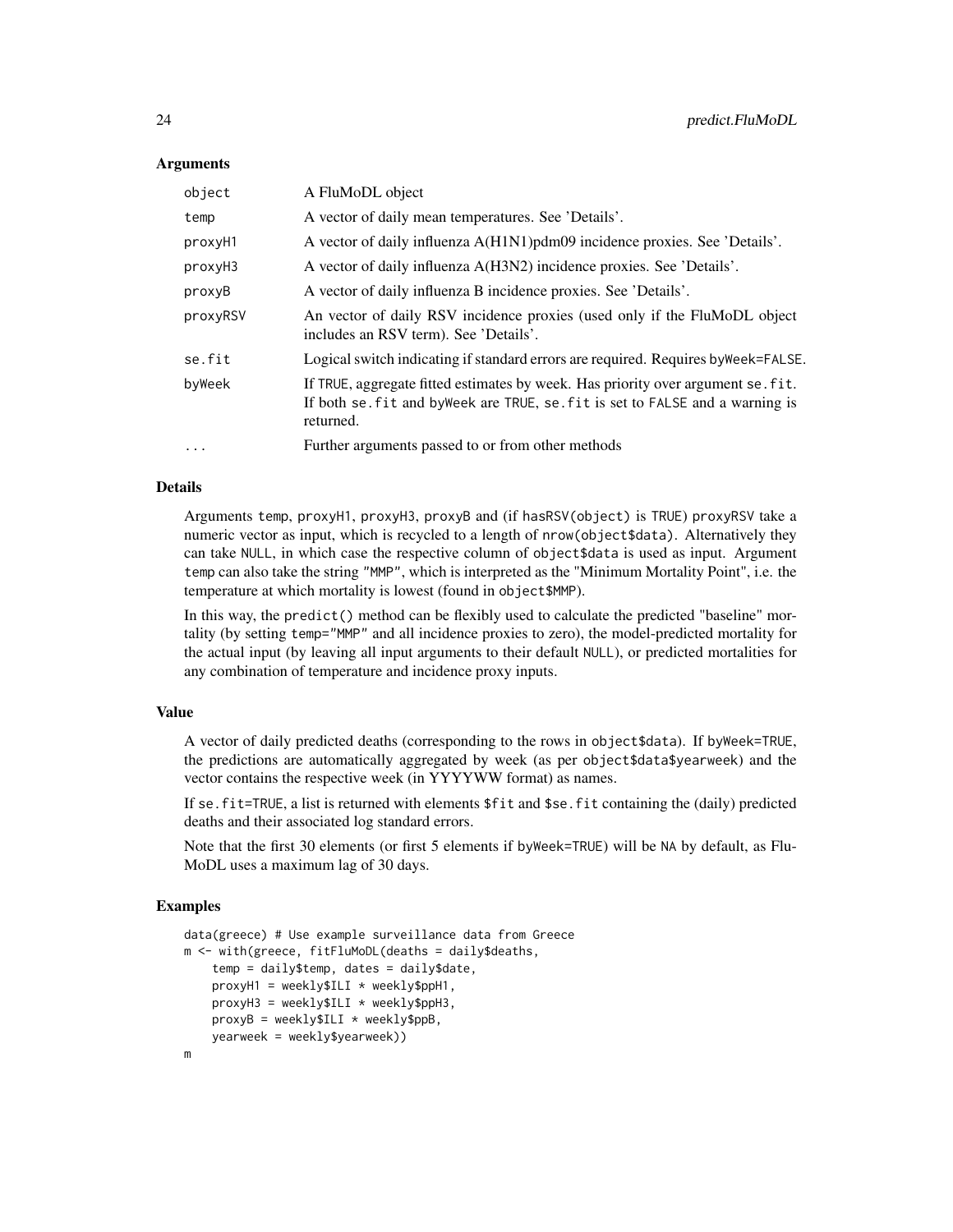```
# Calculate FluMoDL baseline
baseline <- predict(m, temp="MMP", proxyH1=0, proxyH3=0, proxyB=0, byWeek=TRUE)
# Calculate fitted predictions
fitted <- predict(m, byWeek=TRUE)
# Plot everything
plot(with(m$data, tapply(deaths, yearweek, sum)), type="l",
     xaxt="n", ylab="Weekly deaths", xlab="Time")
points(baseline, type="l", col="blue")
points(fitted, type="l", col="green")
legend("topleft", c("Actual", "Baseline", "Fitted"), lty="solid",
    col=c("black", "blue", "green"), bty="n")
```
<span id="page-24-1"></span>summary.FluMoDL *Summary method for FluMoDL objects*

#### Description

This function creates a summarized version of a 'FluMoDL' object. It contains the sets of coefficients and variance-covariance matrices for the incidence proxy terms (for influenza, and for RSV if provided), and the predictions for these terms.

#### Usage

```
## S3 method for class 'FluMoDL'
summary(object, ...)
```
#### **Arguments**

| object   | An object of class 'FluMoDL'                       |
|----------|----------------------------------------------------|
| $\cdots$ | Further arguments passed to or from other methods. |

#### Details

These summaries can be used to run a [multivariate meta-analysis](#page-15-1) and calculate pooled effect estimates and BLUP (Best Unbiased Linear Predictor) estimates for influenza (and RSV if provided).

#### Value

An object of class 'summary.FluMoDL'. This is a list containing the following elements: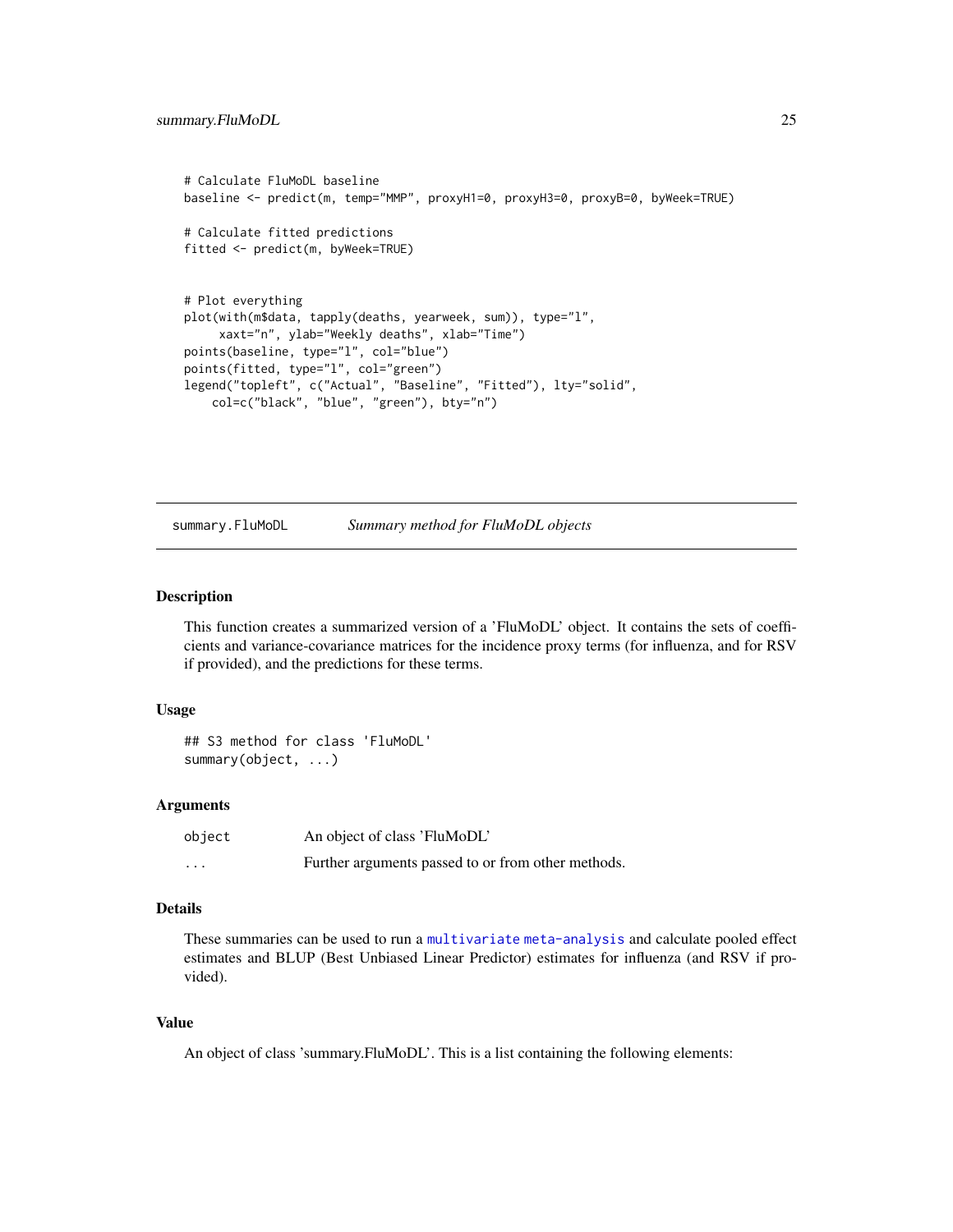- <span id="page-25-0"></span>\$type A string describing the meaning of the coefficients. Defaults to "summary", meaning a firststage model summary. Alternatively, "blup" means Best Unbiased Linear Predictor (BLUP) coefficients, and "pooled" refers to coefficients pooled in the course of a multivariate metaanalysis. See [metaFluMoDL](#page-15-1).
- \$description A string with an additional description. For objects created with summary. FluMoDL() it is an empty string, but see [metaFluMoDL](#page-15-1).
- \$coef A list of numeric vectors, with names 'proxyH1', 'proxyH3' and 'proxyB' (and 'proxyRSV' if provided in the function arguments), containing the model coefficients for these terms.
- \$vcov A list of variance-covariance matrices, with names 'proxyH1', 'proxyH3' and 'proxyB' (and 'proxyRSV' if provided in the function arguments), for the respective model coefficients.
- \$pred A list with names 'proxyH1', 'proxyH3' and 'proxyB' (and 'proxyRSV' if provided in the function arguments), containing predictions (in the form of [crosspred](#page-0-0) objects) for each exposure. These can be plotted in both the exposure-response and lag-response dimensions, see [crosspred](#page-0-0), [plot.crosspred](#page-0-0) and the example below.

```
data(greece) # Use example surveillance data from Greece
m <- with(greece, fitFluMoDL(deaths = daily$deaths,
    temp = daily$temp, dates = daily$date,
   proxyH1 = weekly$ILI * weekly$ppH1,proxyH3 = weekly$ILI * weekly$ppH3,proxyB = weekly$ILI * weekly$ppB,
   yearweek = weekly$yearweek))
summ \leq summary(m)
summ
```

```
# Plot the association between A(H1N1)pdm09 activity and mortality:
plot(summ$pred$proxyH1, "overall")
```